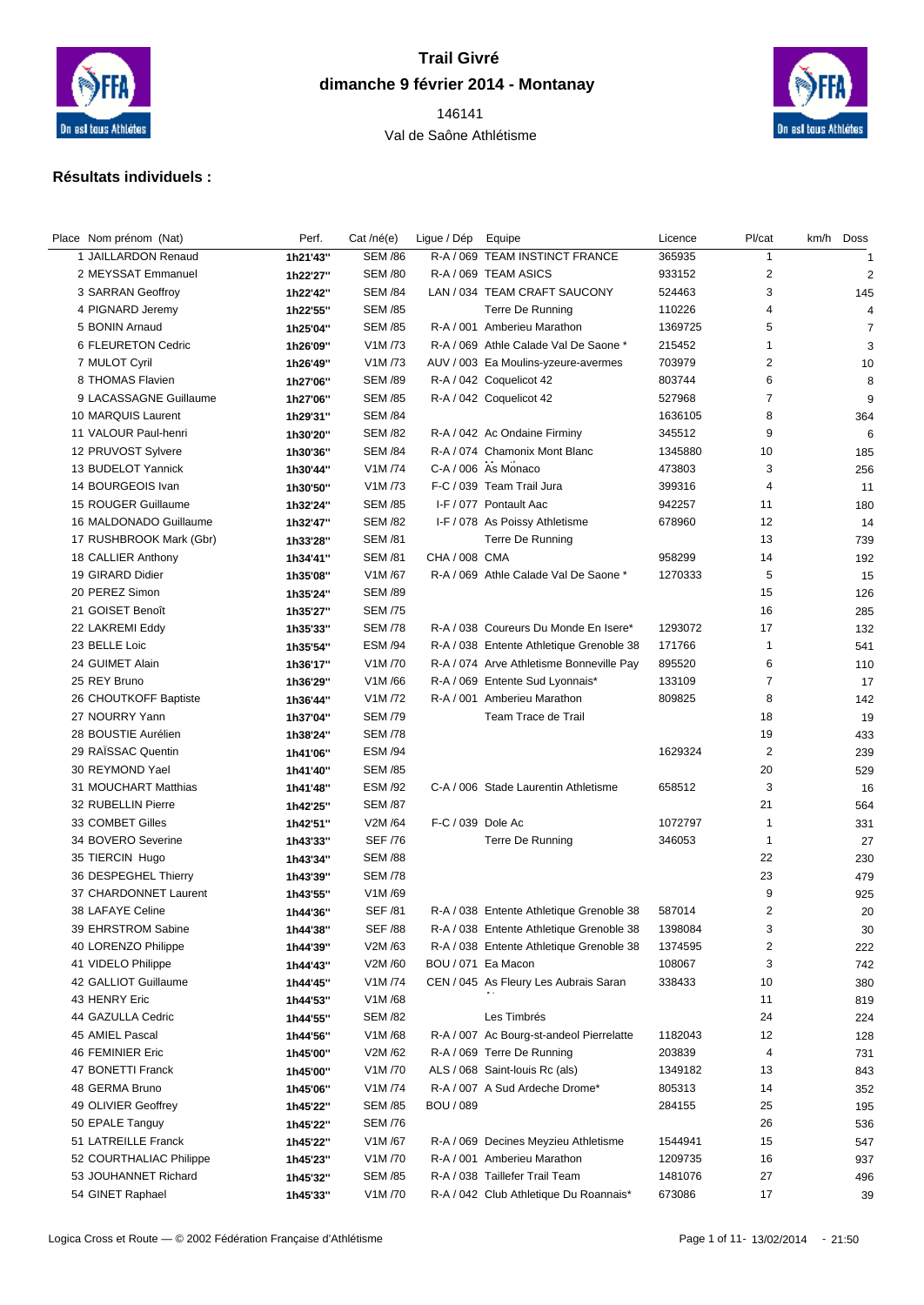| 55 CARLE Frederic         | 1h45'37" | <b>SEM /90</b> |                     |                                          |         | 28             | 935 |
|---------------------------|----------|----------------|---------------------|------------------------------------------|---------|----------------|-----|
| 56 SAVELLI Guy            | 1h45'53" | V2M/62         |                     | R-A / 038 Entente Athletique Grenoble 38 | 1277728 | 5              | 225 |
| 57 DONGUY Lionel          | 1h45'56" | V1M/69         |                     | LA FOULEE COLIGNOISE                     | 1596849 | 18             | 601 |
| 58 METAIRIE Simon         |          | <b>SEM /85</b> |                     | R-A / 069 Entente Ouest Lyonnais         | 1555373 | 29             | 99  |
|                           | 1h45'57" |                |                     |                                          |         |                |     |
| 59 DAVESNE Dany           | 1h45'58" | V1M/70         |                     | UNIVERSITE LYON 1                        |         | 19             | 869 |
| 60 RUIZ Patrick           | 1h46'06" | V1M/69         |                     | Les Timbrés                              |         | 20             | 223 |
| 61 GIRAUD Jean-sébastien  | 1h46'06" | <b>SEM /78</b> |                     |                                          |         | 30             | 459 |
| 62 MATHOT Jean-françois   | 1h46'07" | V2M/62         |                     |                                          |         | 6              | 710 |
| 63 GIACOMELLI Julie       | 1h46'11" | <b>SEF /83</b> | CHA / 010           |                                          | 349804  | 4              | 199 |
| 64 MARTIN Claire          | 1h46'36" | <b>SEF /80</b> |                     | R-A / 074 Sallanches Passy Ac            | 1223938 | 5              | 29  |
| 65 LALA Régis             | 1h46'36" | <b>SEM /77</b> |                     | Saint Priest Thriathlon                  |         | 31             | 705 |
| 66 BAYON Pascal           | 1h46'37" | V1M/68         |                     | AUV / 003 Ea Moulins-yzeure-avermes      | 1427038 | 21             | 460 |
| 67 RIVIERE Sébastien      | 1h46'39" | <b>SEM /78</b> |                     |                                          |         | 32             | 635 |
| 68 PREMONT Nicolas        |          | <b>SEM /80</b> |                     | AS AREVA LYON                            |         | 33             |     |
|                           | 1h46'43" |                |                     |                                          |         |                | 276 |
| 69 PAQUET Gérald          | 1h47'05" | <b>SEM /77</b> |                     | <b>Biziat Endurance</b>                  |         | 34             | 278 |
| 70 VALETTE Olivier        | 1h47'16" | V1M/74         |                     | R-A / 042 Fac Andrezieux                 | 1269432 | 22             | 534 |
| 71 LEROY Antoine          | 1h47'30" | <b>SEM /80</b> |                     | R-A / 038 TEAM INTERSPORT                | 1636172 | 35             | 202 |
| 72 ROCHE Emmanuel         | 1h47'46" | <b>SEM /84</b> |                     | R-A / 069 Saone Mont D'or Nature         | 1344901 | 36             | 867 |
| 73 GUILLOT Stephane       | 1h48'37" | <b>SEM /80</b> |                     | R-A / 069 Saone Mont D'or Nature         | 1639822 | 37             | 858 |
| 74 FREYS Olivier          | 1h48'38" | V1M/72         |                     | LOR / 088 Athletic Vosges Entente Clubs* | 163093  | 23             | 389 |
| 75 DEBOURG Quentin        | 1h48'40" | <b>ESM /92</b> |                     | <b>FOULEE COLIGNOISE</b>                 |         | 4              | 874 |
| 76 GUINAND Bruno          | 1h48'43" | V1M/73         |                     | R-A / 038 Cs Bourgoin-jallieu *          | 1375638 | 24             | 229 |
| 77 PEROTTINO Loic         |          | <b>ESM /94</b> |                     | R-A / 038 Entente Athletique Grenoble 38 | 1579481 | 5              | 535 |
|                           | 1h48'48" |                |                     |                                          |         |                |     |
| 78 BENETIERE Philippe     | 1h48'52" | V2M /64        |                     | R-A / 042 Club Athletique Du Roannais*   | 1043186 | $\overline{7}$ | 608 |
| 79 VITALI Didier          | 1h48'58" | V1M /74        |                     |                                          |         | 25             | 487 |
| 80 BOUCHE Hervé           | 1h48'59" | V1M/68         |                     |                                          |         | 26             | 523 |
| 81 CANDELOT David         | 1h49'09" | <b>SEM /77</b> |                     |                                          | A14935C | 38             | 682 |
| 82 CHOLAT Morgane         | 1h49'12" | <b>SEF /87</b> |                     | R-A / 038 Cs Bourgoin-jallieu *          | 1379804 | 6              | 566 |
| 83 CHAVALLARD Pierre      | 1h49'13" | <b>SEM /84</b> |                     |                                          | 1310035 | 39             | 565 |
| 84 CHELMIS Jonathan       | 1h49'21" | <b>SEM /79</b> | R-A / 001 Asc Balan |                                          | 1303419 | 40             | 643 |
| 85 SCHWARTZENTRUBER       | 1h49'30" | V1M/71         |                     |                                          |         | 27             | 235 |
| 86 PRIEUR-GROS Isabelle   | 1h49'39" | V1F /74        |                     | AUV / 043 Velay Athletisme               | 1109586 | $\mathbf{1}$   | 255 |
|                           |          |                |                     |                                          |         |                |     |
| 87 CELI Yohann            | 1h49'41" | <b>SEM /79</b> |                     |                                          |         | 41             | 673 |
| 88 MANET Yannick          | 1h49'49" | <b>SEM /77</b> |                     | R-A / 038 Entente Athletique Grenoble 38 | 1099586 | 42             | 621 |
| 89 ECHALLIER Fabrice      | 1h49'53" | V1M /74        |                     |                                          |         | 28             | 492 |
| 90 BLEICH RÉTIVAT Alain   | 1h49'58" | V1M/65         |                     |                                          |         | 29             | 209 |
| 91 REBOUX Luc             | 1h50'05" | V1M/71         |                     | <b>CORCY ENDURANCE</b>                   |         | 30             | 410 |
| 92 BONIER Francois-xavier | 1h50'14" | <b>SEM /81</b> |                     | R-A / 069 Entente Sud Lyonnais*          | 146992  | 43             | 426 |
| 93 GAUTHEREAU Ludovic     | 1h50'21" | <b>SEM /83</b> |                     |                                          |         | 44             | 701 |
| 94 CLERC Florian          | 1h50'22" | <b>ESM /92</b> |                     |                                          |         | 6              | 587 |
| 95 MAJEWSKI David         | 1h50'34" | <b>SEM /83</b> |                     | R-A / 038 Taillefer Trail Team           | 1462655 | 45             | 265 |
| 96 TURON Olivier          |          |                |                     |                                          |         | 46             |     |
|                           | 1h50'49" | <b>SEM /76</b> |                     |                                          |         |                | 262 |
| 97 JACQUIER Didier        | 1h51'01" | V1M/71         |                     |                                          |         | 31             | 568 |
| 98 RINGOT Stephanie       | 1h51'03" | <b>SEF /75</b> |                     | NPC / 062 Ac Outreau                     | 1461939 | 7              | 22  |
| 99 BAILLY Yannis          | 1h51'08" | V1M /74        |                     | R-A / 069 Athle Calade Val De Saone *    |         | 32             | 505 |
| 100 BOUVIER Francois      | 1h51'15" | <b>SEM /77</b> |                     | R-A / 069 Decines Meyzieu Athletisme     | 136566  | 47             | 722 |
| 101 LAMBERET Gregory      | 1h51'16" | <b>SEM /85</b> |                     | R-A / 069 Saone Mont D'or Nature         | 1622632 | 48             | 860 |
| 102 SUCHET Bernard        | 1h51'20" | V2M /61        |                     | Cap CHULEMO                              |         | 8              | 921 |
| 103 BERTRAND Sébastien    | 1h51'39" | <b>SEM /90</b> |                     |                                          |         | 49             | 556 |
| 104 SPIESSER Christophe   | 1h51'42" | <b>SEM /80</b> |                     |                                          | T183175 | 50             | 146 |
| 105 QUENTIN Vincent       |          | V2M /64        |                     | THEIZE COURSE NATURE                     |         | 9              | 391 |
|                           | 1h51'48" |                |                     |                                          |         |                |     |
| 106 PIETROFORTE Dominique | 1h51'52" | V1M/65         |                     | R-A / 069 Decines Meyzieu Athletisme     | 536045  | 33             | 245 |
| 107 FILIOL Luc            | 1h51'55" | V1M/65         |                     | R-A / 001 Asc Balan                      | 694335  | 34             | 645 |
| 108 MARIN Yannick         | 1h51'59" | <b>SEM /86</b> |                     | <b>OZON COURIR</b>                       |         | 51             | 171 |
| 109 GAREL Martial         | 1h52'00" | V1M/69         |                     | <b>OZON COURIR</b>                       |         | 35             | 877 |
| 110 MOULINS Aymeric       | 1h52'07" | <b>SEM /82</b> |                     | R-A / 074 Asptt Annecy                   | 1336784 | 52             | 620 |
| 111 BARRALON Michel       | 1h52'07" | V1M/65         |                     | R-A / 074 Asptt Annecy                   | 222064  | 36             | 18  |
| 112 VAUDELIN Maxence      | 1h52'13" | <b>SEM /89</b> |                     | BOU / 071 Fc Gueugnon Athlétisme         | 1272686 | 53             | 295 |
| 113 FONDREVELLE Mathieu   | 1h52'21" | <b>SEM /82</b> |                     |                                          |         | 54             | 638 |
| 114 LAGER Raphael         |          | V1M /74        |                     |                                          |         | 37             |     |
|                           | 1h52'23" |                |                     |                                          |         |                | 831 |
| 115 CALARD Grégory        | 1h52'30" | <b>SEM /81</b> |                     |                                          |         | 55             | 914 |
| 116 POTIER Michael        | 1h52'32" | V1M /73        |                     |                                          |         | 38             | 177 |
| 117 BORDELAIS Julien      | 1h52'32" | <b>SEM /82</b> |                     |                                          |         | 56             | 726 |
| 118 GALLOIS Cyril         | 1h52'38" | <b>SEM /76</b> |                     | R-A / 038 Entente Athletique Grenoble 38 | 1379485 | 57             | 314 |
| 119 PERONNET Herve        | 1h52'43" | V1M/71         |                     | <b>AJT Reyrieux</b>                      |         | 39             | 695 |
| 120 BONIN Maxime          | 1h52'51" | <b>SEM /85</b> |                     |                                          |         | 58             | 730 |
|                           |          |                |                     |                                          |         |                |     |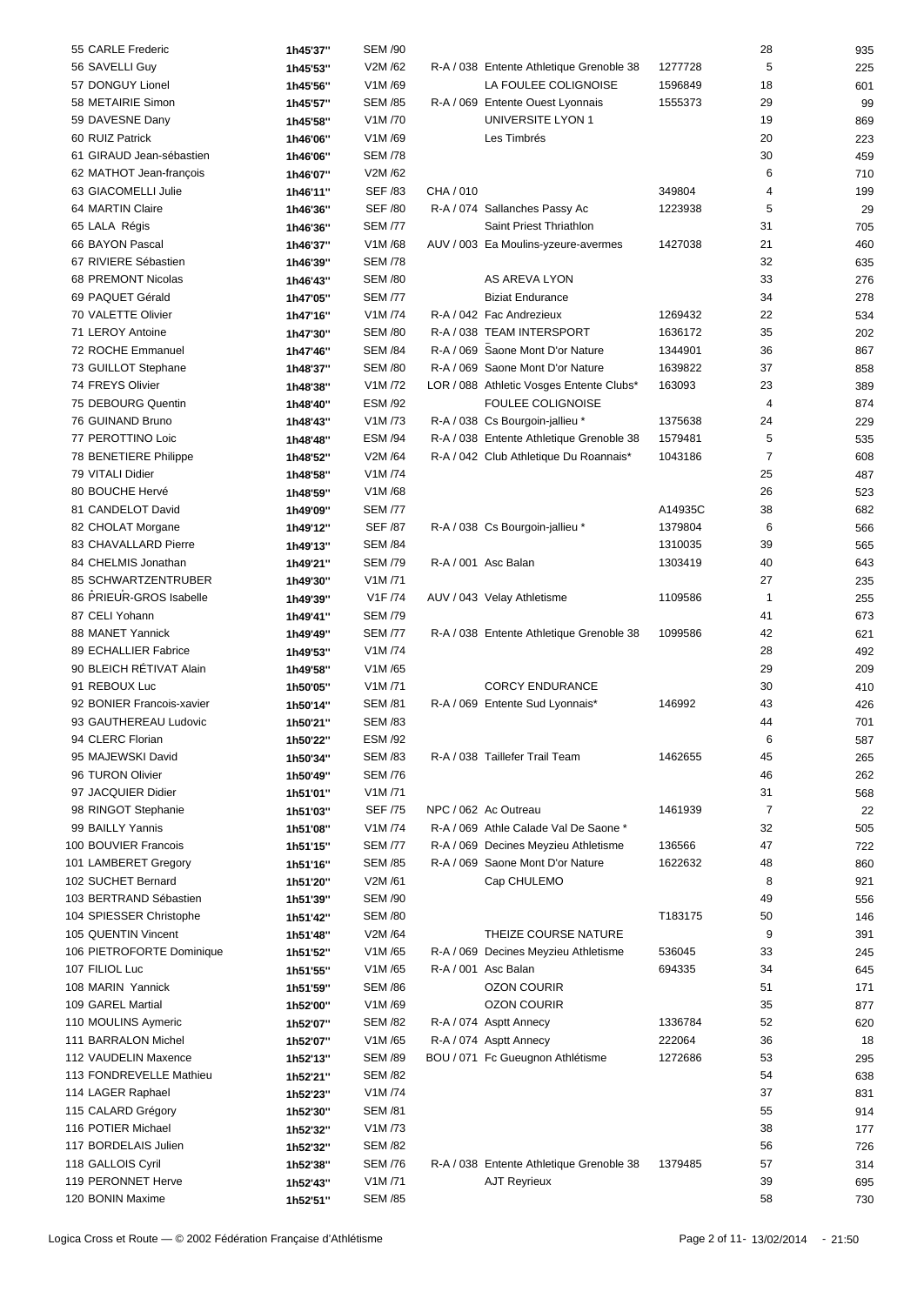| 121 QUERAT David             | 1h52'59" | V1M/71                          |                   |                                          |           | 40             | 825 |
|------------------------------|----------|---------------------------------|-------------------|------------------------------------------|-----------|----------------|-----|
| 122 CHAPRIER Benjamin        | 1h53'05" | <b>SEM /86</b>                  |                   | <b>CORCY ENDURANCE</b>                   |           | 59             | 408 |
| 123 MURARD Nicolas           | 1h53'13" | V1M /72                         |                   | R-A / 038 Cs Bourgoin-jallieu *          | 1359986   | 41             | 272 |
| 124 CHASSAGNETTE Franck      | 1h53'13" | <b>SEM /79</b>                  |                   |                                          |           | 60             | 882 |
| 125 BARRUCAUD Alain          |          | V1M /65                         |                   | <b>ASM Running</b>                       |           | 42             |     |
|                              | 1h53'16" |                                 |                   |                                          |           |                | 697 |
| 126 FERE Sebastien           | 1h53'22" | <b>SEM /82</b>                  |                   | As MERIEUX                               |           | 61             | 804 |
| 127 MIALON Nicolas           | 1h53'24" | <b>SEM /81</b>                  |                   |                                          |           | 62             | 102 |
| 128 CHENEVAS Franck          | 1h53'28" | V1M/66                          |                   |                                          |           | 43             | 611 |
| 129 SEGUIN Remy              | 1h53'28" | V1M /72                         |                   | <b>CORCY ENDURANCE</b>                   |           | 44             | 407 |
| 130 CARBONEL Juliana         | 1h53'33" | <b>SEF /80</b>                  |                   | R-A / 069 Aaa Du Lyonnais                | 1039662   | 8              | 32  |
| 131 SALADINO Bruno           | 1h53'37" | <b>SEM /77</b>                  |                   |                                          |           | 63             | 197 |
| 132 DUPERRON Patrick         | 1h53'40" | V2M /63                         |                   |                                          |           | 10             | 450 |
| 133 AUBERT Laurent           | 1h53'43" | V1M/69                          |                   | R-A / 069 Decines Meyzieu Athletisme     | 1349464   | 45             | 201 |
| 134 MAUGUIN Philippe         | 1h53'44" | V1M/68                          |                   | <b>CEGID RUNNING</b>                     |           | 46             | 928 |
| 135 GOUTAGNY Georges         | 1h53'53" | V2M /62                         |                   | TRAIL DES COURSIERES                     |           | 11             | 807 |
| 136 O'DALY John              |          | <b>SEM /78</b>                  |                   | I-F / 077 Us Nemours St Pierre Athle     | 804515    | 64             | 338 |
|                              | 1h53'55" |                                 |                   |                                          |           |                |     |
| 137 PARTARRIEU Thomas        | 1h53'57" | <b>SEM /81</b>                  |                   |                                          |           | 65             | 728 |
| 138 ATTALBIOUI Rachid        | 1h54'06" | <b>SEM /76</b>                  |                   | R-A / 069 Cslg De Dardilly               | 449220    | 66             | 872 |
| 139 NAUDOT Romuald           | 1h54'06" | <b>SEM /79</b>                  |                   |                                          |           | 67             | 647 |
| 140 CARTELLIER Pascal        | 1h54'06" | V2M /64                         |                   | R-A / 069 Saone Mont D'or Nature         | 1543598   | 12             | 852 |
| 141 ROUVIER Stephane         | 1h54'15" | V1M /74                         |                   |                                          |           | 47             | 495 |
| 142 ABERKANE Tahar           | 1h54'18" | V1M/66                          |                   |                                          |           | 48             | 839 |
| 143 BACCONNIER Philippe      | 1h54'23" | V2M /62                         | R-A / 069 As Cera |                                          | 285180    | 13             | 918 |
| 144 MARTINEZ Eric            | 1h54'25" | V1M/66                          |                   | R-A / 069 Entente Athletique Car Rhodia  | 1547866   | 49             | 350 |
| 145 FAUQUANT Clement         | 1h54'30" | <b>SEM /82</b>                  |                   |                                          |           | 68             | 569 |
| 146 CHALMANDRIER Julien      |          |                                 |                   |                                          |           |                |     |
|                              | 1h54'36" | <b>SEM /85</b>                  |                   |                                          |           | 69             | 452 |
| 147 MASSONI Olivier          | 1h54'40" | V <sub>1</sub> M <sub>/73</sub> |                   | C-A / 006 As Monaco                      | 1490073   | 50             | 655 |
| 148 HESDIN Jean-christophe   | 1h54'52" | V <sub>1</sub> M <sub>/70</sub> |                   |                                          | T186340   | 51             | 835 |
| 149 BERTRAND Jérôme          | 1h55'04" | <b>SEM /79</b>                  |                   |                                          |           | 70             | 689 |
| 150 ANDRAULT Jean-christophe | 1h55'11" | <b>SEM /83</b>                  |                   |                                          |           | 71             | 302 |
| 151 VIENNE Patrice           | 1h55'13" | <b>SEM /79</b>                  |                   | <b>ASM Running</b>                       |           | 72             | 698 |
| 152 POULENARD Julien         | 1h55'15" | <b>SEM /82</b>                  |                   |                                          |           | 73             | 353 |
| 153 STORELLI Gilles          | 1h55'20" | <b>SEM /83</b>                  |                   |                                          |           | 74             | 721 |
| 154 JACQUET Rony             | 1h55'26" | V1M /73                         |                   |                                          | T187023   | 52             | 461 |
| 155 ROUBAUD Pascal           | 1h55'30" | <b>SEM /80</b>                  |                   |                                          |           | 75             | 666 |
| 156 OGER Sébastien           | 1h55'31" | V1M /74                         |                   |                                          |           | 53             | 376 |
|                              |          |                                 |                   |                                          |           | 76             |     |
| 157 VINCENT Alexis           | 1h55'34" | <b>SEM /82</b>                  |                   |                                          |           |                | 160 |
| 158 ROBERT Christophe        | 1h55'39" | V1M/71                          |                   | R-A / 069 Decines Meyzieu Athletisme     | 377484    | 54             | 101 |
| 159 BLACHIER Remi            | 1h55'40" | <b>SEM /86</b>                  |                   | <b>COMBUSTYL</b>                         |           | 77             | 266 |
| 160 MAZILLER Damien          | 1h55'47" | <b>SEM /84</b>                  |                   |                                          |           | 78             | 712 |
| 161 ROLLAND Johan            | 1h55'48" | <b>SEM /76</b>                  |                   |                                          |           | 79             | 598 |
| 162 FAES Camille             | 1h55'48" | <b>SEF /85</b>                  |                   | R-A / 038 Cs Bourgoin-jallieu *          | 1221115   | 9              | 809 |
| 163 CLAPERA Paul             | 1h55'48" | <b>SEM /82</b>                  |                   | R-A / 038 Entente Athletique Grenoble 38 | 1521491   | 80             | 252 |
| 164 FIORUCCI Marc            | 1h56'09" | <b>SEM /79</b>                  |                   | R-A / 069 Saone Mont D'or Nature         | 1492766   | 81             | 856 |
| 165 DEVILLE Sebastien        | 1h56'10" | <b>SEM /75</b>                  |                   | R-A / 069 Decines Meyzieu Athletisme     | 1468147   | 82             | 261 |
| 166 BARBARESI Nicolas        | 1h56'10" | <b>SEM /80</b>                  |                   |                                          |           | 83             | 232 |
| 167 CASTEL Benoît            |          | <b>SEM /83</b>                  |                   |                                          |           | 84             |     |
|                              | 1h56'20" |                                 |                   |                                          |           |                | 680 |
| 168 JOOS Philippe            | 1h56'40" | <b>ESM /92</b>                  |                   |                                          |           | $\overline{7}$ | 832 |
| 169 MOUSSALLAM Nadim         | 1h56'49" | <b>SEM /82</b>                  |                   | AS AREVA LYON                            |           | 85             | 274 |
| 170 BRUNEEL Thomas           | 1h56'59" | <b>SEM /89</b>                  |                   |                                          |           | 86             | 879 |
| 171 DE OLIVEIRA Joachim      | 1h57'01" | <b>SEM /81</b>                  |                   |                                          |           | 87             | 631 |
| 172 BLEICH-RETIVAT Patrice   | 1h57'02" | V2M /61                         |                   | BOU / 071 Grand Chalon Athletisme        | 985249    | 14             | 233 |
| 173 AHMED-KADI Toufik        | 1h57'13" | <b>SEM /76</b>                  |                   | R-A / 069 Afa Feyzin-venissieux          | 589262    | 88             | 526 |
| 174 VIRET Sebastien          | 1h57'13" | <b>SEM /78</b>                  |                   |                                          |           | 89             | 913 |
| 175 DUPERRON Jean-luc        | 1h57'23" | V2M /61                         |                   |                                          |           | 15             | 343 |
| 176 GUIDE Jerome             | 1h57'34" | <b>SEM /82</b>                  |                   |                                          |           | 90             | 308 |
| 177 BARBIER Luc              | 1h57'34" | V1M/66                          |                   |                                          | 0280226MV | 55             | 604 |
|                              |          |                                 |                   |                                          |           |                |     |
| 178 ESPARVIER Pascal         | 1h57'38" | V1M/68                          |                   |                                          |           | 56             | 226 |
| 179 CHANUT Morgan            | 1h57'57" | <b>SEM /83</b>                  |                   | R-A / 001 Amberieu Marathon              | 1564628   | 91             | 939 |
| 180 DI MARZO Christophe      | 1h57'58" | <b>SEM /77</b>                  |                   |                                          |           | 92             | 847 |
| 181 CHEVALIER Vincent        | 1h58'05" | V1M/67                          |                   | R-A / 069 Athle Calade Val De Saone *    | 219020    | 57             | 690 |
| 182 ROLLAND Christophe       | 1h58'10" | <b>SEM /81</b>                  |                   |                                          |           | 93             | 355 |
| 183 CHOLLETON Ludovic        | 1h58'16" | V1M/71                          |                   |                                          |           | 58             | 311 |
| 184 RIGAUDIERE Vincent       | 1h58'19" | V1M/68                          |                   | R-A / 038 Entente Athletique Grenoble 38 | 1376226   | 59             | 377 |
| 185 SEVE Bertrand            | 1h58'31" | V2M/61                          |                   | Les Timbrés                              |           | 16             | 319 |
| 186 MONTESSUIS Hervé         | 1h58'39" | V1M/66                          |                   |                                          |           | 60             | 483 |
|                              |          |                                 |                   |                                          |           |                |     |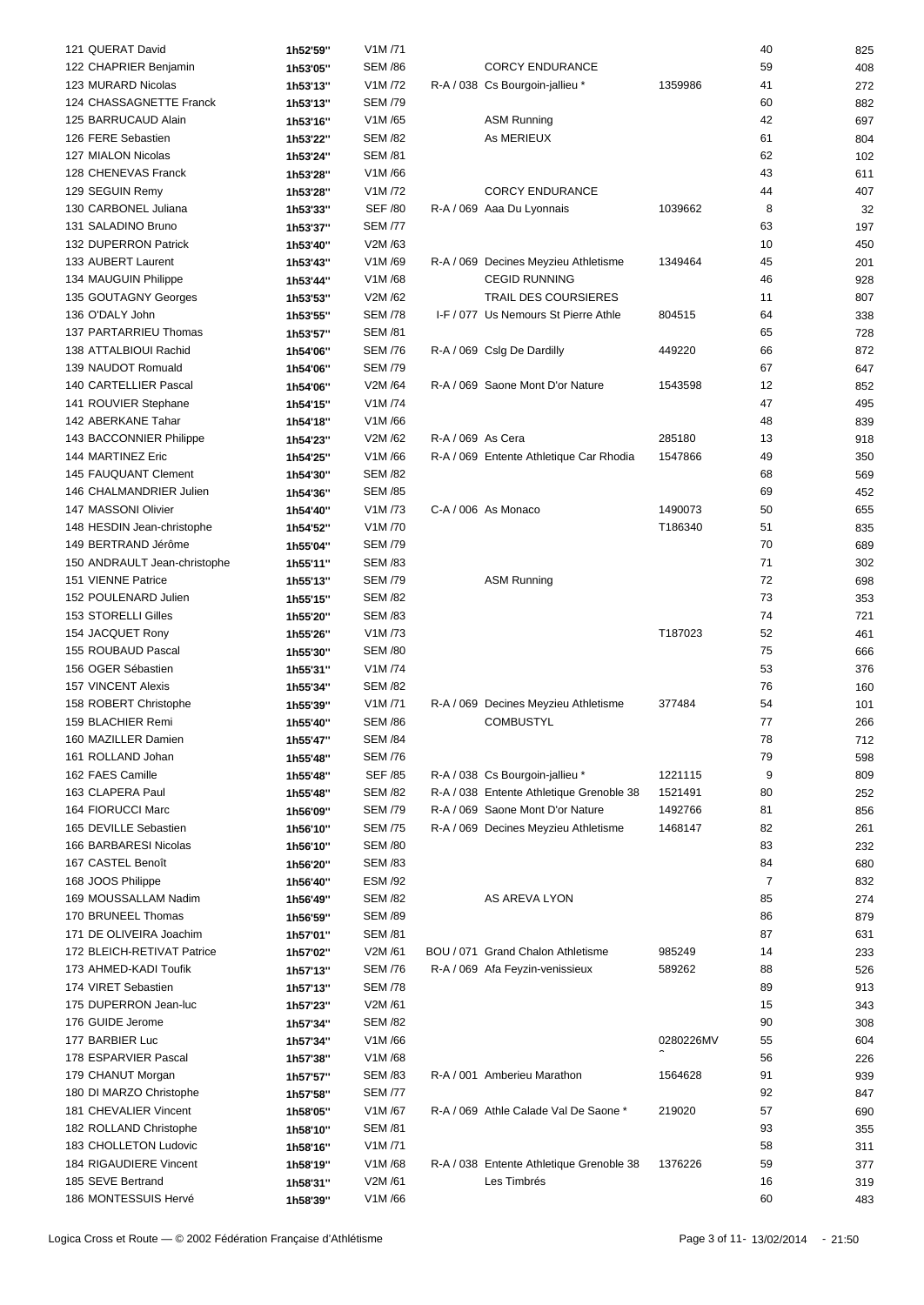| 187 BONNECASE Guillaume     | 1h58'46" | <b>SEM /78</b> | R-A / 069 Athletic Club Tassin           | 1432489 | 94             | 143 |
|-----------------------------|----------|----------------|------------------------------------------|---------|----------------|-----|
| 188 QUAINO Bruno            | 1h58'47" | V1M/65         | R-A / 069 Saone Mont D'or Nature         | 1212775 | 61             | 865 |
| 189 SOUVIGNET Mario         | 1h58'59" | <b>SEM /86</b> | R-A / 069 Aaa Du Lyonnais                | 1484839 | 95             | 129 |
|                             |          |                |                                          |         |                |     |
| 190 SAINT GERMAIN Johan     | 1h59'09" | <b>SEM /78</b> |                                          |         | 96             | 478 |
| 191 BOYER Jean Michel       | 1h59'13" | V2M /60        |                                          |         | 17             | 679 |
| 192 CHRISTOPHE Marie        | 1h59'25" | <b>SEF /80</b> |                                          |         | 10             | 253 |
| 193 MOLLIE Patrick          | 1h59'26" | V2M /62        | R-A / 069 Athletic Club Tassin           | 1365570 | 18             | 173 |
| 194 BERNARD Pierre-yves     | 1h59'39" | V1M /73        | NO LIMIT TEAM                            |         | 62             | 296 |
| 195 HUFFENUS Anne-fabienne  | 1h59'44" | <b>SEF /75</b> | R-A / 038 Entente Athletique Grenoble 38 | 115431  | 11             | 585 |
| 196 VIELMONT Jean-luc       | 1h59'45" | V1M/71         | <b>TCN</b>                               |         | 63             | 507 |
| 197 CHARIF Yohan            | 1h59'52" | <b>SEM /86</b> |                                          |         | 97             | 554 |
| 198 CROS Emmanuel           | 2h00'02" | <b>SEM /77</b> | R-A / 038 Taillefer Trail Team           | 1225534 | 98             | 246 |
|                             |          |                |                                          |         |                |     |
| 199 ZATOUT Patrick          | 2h00'03" | V1M/70         | R-A / 042 Fac Andrezieux                 | 1297212 | 64             | 656 |
| 200 DROUIN Didier           | 2h00'04" | V2M /64        |                                          |         | 19             | 348 |
| 201 LAGNIET Bruno           | 2h00'05" | <b>SEM /78</b> |                                          |         | 99             | 628 |
| 202 GIRARD Luc              | 2h00'09" | V1M/68         |                                          |         | 65             | 269 |
| 203 ANDREU Bruno            | 2h00'18" | <b>SEM /76</b> |                                          |         | 100            | 659 |
| 204 GOFFARD Philippe        | 2h00'38" | V2M /57        | R-A / 074 Asptt Annecy                   | 966345  | 20             | 619 |
| 205 CORDONNIER Remi         | 2h00'41" | <b>SEM /77</b> |                                          |         | 101            | 723 |
| 206 OUMMAHAN Bashar         | 2h00'45" | <b>SEM /77</b> | R-A / 038 Entente Athletique Grenoble 38 | 1493958 | 102            | 544 |
| 207 JAVAUDIN Eric           | 2h00'48" | V1M/68         |                                          |         | 66             | 846 |
| 208 SCHROLL Guillaume       | 2h00'52" | V1M /72        | R-A / 069 Decines Meyzieu Athletisme     | 264118  | 67             | 491 |
|                             |          |                |                                          |         |                |     |
| 209 CAILLAULT Bruno         | 2h01'04" | V2M /61        | R-A / 038 Entente Athletique Grenoble 38 | 749347  | 21             | 838 |
| 210 LEVEUGLE Lionel         | 2h01'14" | V1M/69         |                                          |         | 68             | 811 |
| 211 DESCOMBES Jean-remi     | 2h01'18" | V1M/68         |                                          |         | 69             | 605 |
| 212 BROIZAT Catherine       | 2h01'24" | V1F /66        |                                          |         | $\overline{2}$ | 370 |
| 213 DE RAULIN Edouard       | 2h01'31" | <b>SEM /85</b> |                                          |         | 103            | 930 |
| 214 SAUZAY Jerome           | 2h01'34" | V1M/65         | THEIZE COURSE NATURE                     |         | 70             | 273 |
| 215 JACQMIN Laurent         | 2h01'41" | <b>SEM /78</b> | As Cera                                  |         | 104            | 917 |
| 216 BERTRAND Sebastien      | 2h01'44" | V1M /73        | R-A / 038 Entente Athletique Grenoble 38 | 1394486 | 71             | 576 |
| 217 COURIVAUD Nicolas       | 2h01'55" | <b>SEM /81</b> |                                          |         | 105            | 829 |
| 218 DI NUCCI Nicolas        | 2h01'55" | <b>SEM /82</b> |                                          |         | 106            | 337 |
|                             |          | V2M /61        |                                          |         | 22             |     |
| 219 MINSSIEUX Bruno         | 2h01'57" |                |                                          |         |                | 887 |
| 220 PERRAUD Raphael         | 2h01'58" | <b>SEM /90</b> | FREDO 'M                                 |         | 107            | 502 |
| 221 CAPDEBOSCQ Jean-michel  | 2h02'07" | V1M /73        | R-A / 069 As Caluire Et Cuire            | 1038944 | 72             | 677 |
| 222 BRAULT David            | 2h02'08" | <b>SEM /81</b> |                                          |         | 108            | 834 |
| 223 PERNET Vincent          | 2h02'11" | <b>SEM /75</b> |                                          |         | 109            | 632 |
| 224 POCHAT Martin           | 2h02'12" | <b>SEM /77</b> | <b>CNR</b>                               |         | 110            | 578 |
| 225 PROST Frederic          | 2h02'15" | V1M/71         | R-A / 042 Athletic Club Secteur Monistro | 126462  | 73             | 170 |
| 226 GAILLARD Ludo           | 2h02'19" | V1M /73        |                                          |         | 74             | 485 |
| 227 AILLOUD Cyril           | 2h02'21" | <b>SEM /78</b> |                                          |         | 111            | 429 |
| 228 VARREL Sandrine         | 2h02'23" | <b>SEF /76</b> | R-A / 001 Amberieu Marathon              | 1113278 | 12             |     |
|                             |          |                |                                          |         |                | 919 |
| 229 RESSEGAIRE Laurent      | 2h02'23" | <b>SEM /79</b> | R-A / 069 Cslg De Dardilly               | 1308562 | 112            | 552 |
| 230 BOYER Jean-françois     | 2h02'27" | V1M/66         |                                          |         | 75             | 312 |
| 231 LAFFONT Julien          | 2h02'38" | <b>SEM /84</b> | R-A / 042 Coquelicot 42                  | 688623  | 113            | 932 |
| 232 BRESSOT-PERRIN Hubert   | 2h02'41" | V3M /51        |                                          |         | $\mathbf{1}$   | 398 |
| 233 SEGARRA Michel          | 2h02'45" | V1M/66         |                                          |         | 76             | 307 |
| 234 MAZZOLI Jean-christophe | 2h02'45" | V1M /74        | R-A / 001 Sans Bornes Saint Didier Sur   | 1447439 | 77             | 662 |
| 235 VINCENT Philippe        | 2h02'46" | V1M/71         |                                          |         | 78             | 828 |
| 236 PERRIER Frederic        | 2h02'47" | V1M/73         |                                          |         | 79             | 456 |
| 237 MARTIN Eric             | 2h02'50" | V1M /70        | <b>CORCY ENDURANCE</b>                   |         | 80             | 423 |
| 238 GIRE Christophe         |          | V1M/66         |                                          |         | 81             | 573 |
|                             | 2h02'54" |                |                                          |         |                |     |
| 239 MONTAY David            | 2h02'55" | <b>SEM /75</b> |                                          |         | 114            | 669 |
| 240 AUROUSSEAU Lionel       | 2h02'57" | V1M/69         | <b>ASM Running</b>                       |         | 82             | 699 |
| 241 SOUPIROT Philippe       | 2h02'59" | V1M /74        |                                          |         | 83             | 657 |
| 242 HUBERT Christophe       | 2h03'08" | <b>SEM /75</b> |                                          |         | 115            | 651 |
| 243 PICHOU Franck           | 2h03'11" | V1M /73        |                                          |         | 84             | 516 |
| 244 GIMARET Mickael         | 2h03'14" | <b>SEM /85</b> |                                          |         | 116            | 362 |
| 245 CHRETIEN Marc           | 2h03'15" | <b>SEM /81</b> | R-A / 069 Saone Mont D'or Nature         | 1641334 | 117            | 854 |
| 246 LEPINAY Stephane        | 2h03'23" | V1M /70        | R-A / 038 Entente Athletique Grenoble 38 | 677183  | 85             | 595 |
| 247 VENTE Patrick           | 2h03'35" | V2M /59        | R-A / 042 Fac Andrezieux                 | 1267094 | 23             | 650 |
| 248 BOUTAHRA Ismael         |          | <b>SEM /85</b> |                                          |         | 118            |     |
|                             | 2h03'40" |                |                                          |         |                | 559 |
| 249 VAUTERIN Patrick        | 2h03'41" | V1M/72         |                                          | T183892 | 86             | 440 |
| 250 RICCARDI Stephane       | 2h03'49" | V1M/69         | R-A / 069 As lbm Lyon                    | 1221982 | 87             | 263 |
| 251 FABRE Arnaud            | 2h04'06" | <b>SEM /83</b> |                                          |         | 119            | 668 |
| 252 TRIOMPHE Damien         | 2h04'07" | <b>SEM /88</b> | Cap'quincieux                            |         | 120            | 732 |
|                             |          |                |                                          |         |                |     |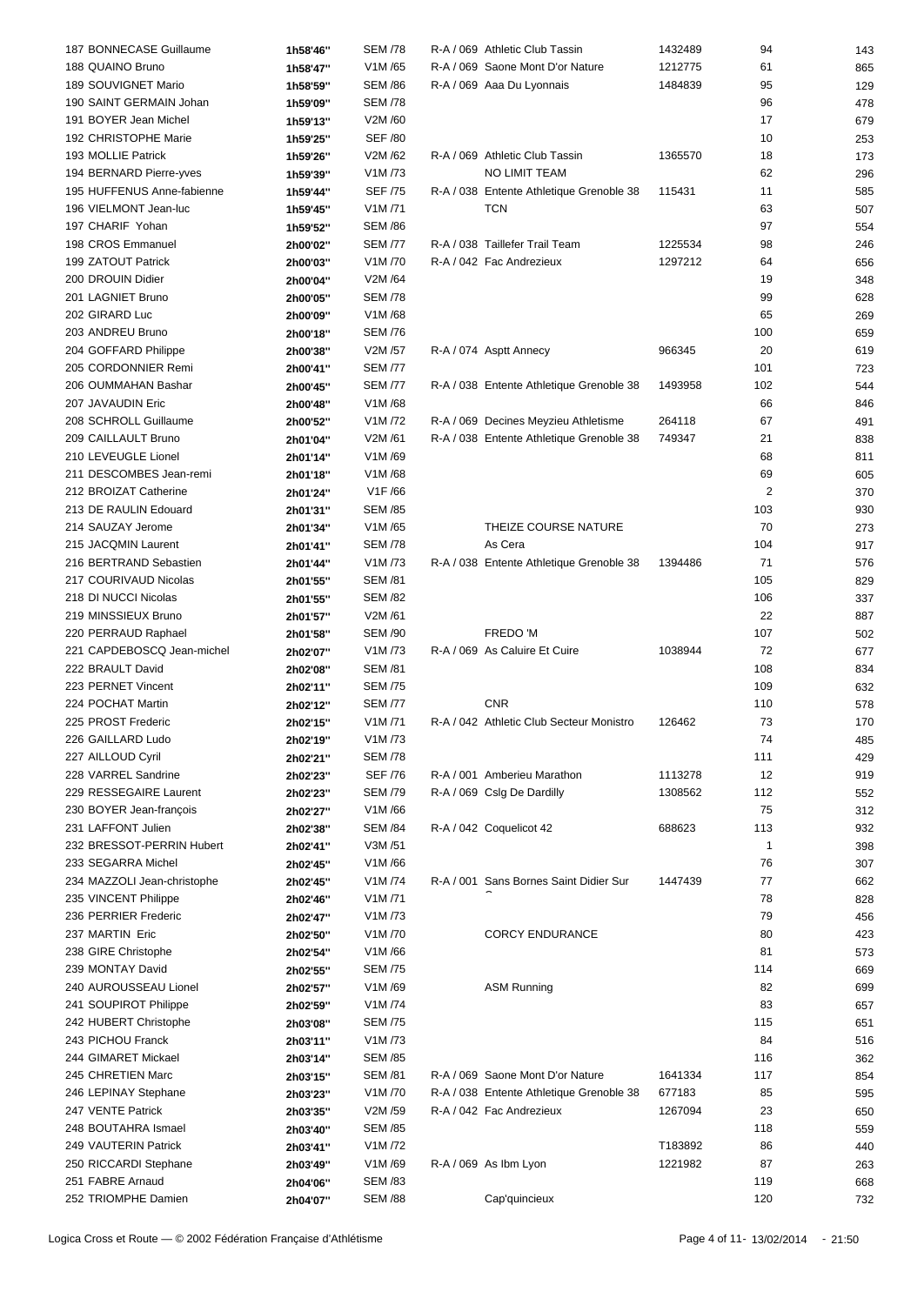| 253 PASSET Jean Marc                       | 2h04'18"             | V1M /72                         |               |                                          |           | 88             | 522        |
|--------------------------------------------|----------------------|---------------------------------|---------------|------------------------------------------|-----------|----------------|------------|
| 254 MAES Nicolas                           | 2h04'19"             | <b>SEM /83</b>                  |               |                                          |           | 121            | 136        |
| 255 GALLET Sébastien                       | 2h04'20"             | <b>SEM /88</b>                  |               |                                          |           | 122            | 190        |
| 256 CROZIER Armelle                        | 2h04'21"             | V1F /70                         |               |                                          |           | 3              | 571        |
| 257 CHOMARAT Gilles                        |                      | V2M /64                         |               | R-A / 038 Entente Athletique Grenoble 38 | 129990    | 24             |            |
|                                            | 2h04'24"             |                                 |               | Les Timbrés                              |           |                | 344        |
| 258 HAMRI Yazid                            | 2h04'26"             | <b>SEM /82</b>                  |               |                                          |           | 123            | 259        |
| 259 GIRARD Hugues                          | 2h04'26"             | V2M /62                         |               | Crv Lyon Triathlon                       |           | 25             | 904        |
| 260 REYNIER Cedric                         | 2h04'26"             | <b>SEM /78</b>                  |               | R-A / 069 Athletic Club Tassin           | 1572844   | 124            | 228        |
| 261 LAURENT Alain                          | 2h04'41"             | V1M/71                          |               | US DASSAULT ARGENTEUIL                   |           | 89             | 172        |
| 262 BOYER Alexis                           | 2h04'42"             | <b>SEM /77</b>                  |               |                                          |           | 125            | 313        |
| 263 DEBORDE Didier                         | 2h04'43"             | V1M/71                          |               |                                          |           | 90             | 716        |
| 264 LEROY Bruno                            | 2h04'45"             | V1M /74                         |               | R-A / 038 AL ECHIROLLES                  | 430198    | 91             | 194        |
| 265 JOUGLAR Laurent                        | 2h04'50"             | V <sub>1</sub> M <sub>/70</sub> |               | R-A / 069 Saone Mont D'or Nature         | 1333218   | 92             | 859        |
| 266 ROUSSET Jordane                        | 2h04'57"             | <b>SEM /86</b>                  |               |                                          |           | 126            | 615        |
| 267 BLANCHARD Gary                         | 2h05'05"             | <b>SEM /76</b>                  |               |                                          |           | 127            | 653        |
|                                            |                      |                                 |               |                                          |           |                |            |
| 268 GASNIER Laurent                        | 2h05'07"             | V1M/73                          |               |                                          |           | 93             | 579        |
| 269 ROLET Christophe                       | 2h05'08"             | V1M /74                         |               |                                          |           | 94             | 667        |
| 270 COMBE Carole                           | 2h05'08"             | V1F/73                          |               |                                          |           | 4              | 629        |
| 271 BOUVY John                             | 2h05'10"             | <b>SEM /75</b>                  | R-A / 069 Eol |                                          | 1627967   | 128            | 735        |
| 272 MOREY Arnaud                           | 2h05'22"             | <b>SEM /76</b>                  |               | FREDO 'M                                 |           | 129            | 498        |
| 273 DESCHAMPS Nicolas                      | 2h05'22"             | <b>SEM /82</b>                  |               | BOU / 021 Semur Athletisme Aventure      | 1514506   | 130            | 646        |
| 274 PETIT Sylvain                          | 2h05'39"             | <b>SEM /76</b>                  |               |                                          |           | 131            | 489        |
| 275 MALAMAN Jean-philippe                  | 2h05'41"             | V1M/73                          |               |                                          |           | 95             | 626        |
| 276 DESHARBES Gérald                       | 2h05'43"             | V1M/71                          |               |                                          |           | 96             | 539        |
| 277 THEULICIDE Philippe                    |                      | V1M/71                          |               |                                          | 1357857   | 97             |            |
|                                            | 2h05'47"             |                                 |               | R-A / 001 Ea Bourg-en-bresse*            |           |                | 236        |
| 278 PILLON Gael                            | 2h05'48"             | V1M/74                          |               |                                          |           | 98             | 215        |
| 279 SASTRE Francois                        | 2h05'51"             | V2M /64                         |               | R-A / 069 Athletic Club Tassin           | 152495    | 26             | 174        |
| 280 GIORDANA Raphaël                       | 2h05'52"             | <b>SEM /75</b>                  |               |                                          |           | 132            | 432        |
| 281 ROUSSAT Clovis                         | 2h06'04"             | V1M/72                          |               |                                          |           | 99             | 936        |
| 282 BENESSIS Stephane                      | 2h06'05"             | <b>SEM /82</b>                  |               |                                          |           | 133            | 924        |
| 283 MASSELIS David                         | 2h06'07"             | V1M/71                          |               |                                          |           | 100            | 488        |
| 284 CHOLLETON Anne-sophie                  | 2h06'07"             | <b>SEF /76</b>                  |               |                                          |           | 13             | 321        |
| 285 BUGEJA Jean-louis                      | 2h06'08"             | V1M/65                          |               |                                          |           | 101            | 431        |
| 286 PECHEUX Michel                         |                      | V1M/66                          |               |                                          |           | 102            | 592        |
|                                            | 2h06'11"             |                                 |               |                                          |           |                |            |
| 287 VINCENT Stéphane                       | 2h06'15"             | <b>SEM /76</b>                  |               |                                          |           | 134            | 448        |
| 288 CHAUVIRÉ Pierre                        | 2h06'20"             | <b>SEM /75</b>                  |               |                                          |           | 135            | 191        |
| 289 COUSTAUD Guillaume                     | 2h06'28"             | V1M/69                          |               | R-A / 069 As Caluire Et Cuire            | 1559489   | 103            | 135        |
| 290 REY Philippe                           | 2h06'32"             | <b>SEM /77</b>                  |               | R-A / 069 Saone Mont D'or Nature         | 1584860   | 136            | 866        |
| 291 GOUTON Vincent                         | 2h06'41"             | <b>SEM /84</b>                  |               |                                          |           | 137            | 812        |
| 292 DEGREMONT Philippe                     | 2h06'44"             | V1M/71                          |               |                                          |           | 104            | 741        |
| 293 SANYS Florian                          | 2h06'47"             | SEM /90                         |               |                                          |           | 138            | 324        |
| 294 BLAIN Gerard                           | 2h06'50"             | V1M/67                          |               |                                          |           | 105            | 599        |
| 295 MARION Bruno                           | 2h06'58"             | V1M/68                          |               |                                          |           | 106            | 284        |
| 296 MAIGRE Patrick                         | 2h07'08"             | V1M/72                          |               |                                          |           | 107            |            |
|                                            |                      |                                 |               |                                          |           |                | 358        |
| 297 MAIGRET Philippe                       | 2h07'20"             | V1M/69                          |               | R-A / 069 Decines Meyzieu Athletisme     | 532676    | 108            | 169        |
| 298 AUBERT Helene                          | 2h07'20"             | V1F /71                         |               | R-A / 069 Decines Meyzieu Athletisme     | 1285290   | 5              | 200        |
| 299 GOLDFARB Hervé                         | 2h07'22"             | <b>SEM /79</b>                  |               |                                          |           | 139            | 902        |
| 300 TARAVEL Alexandre                      | 2h07'32"             | <b>SEM /77</b>                  |               |                                          |           | 140            | 733        |
|                                            |                      |                                 |               |                                          |           |                |            |
| 301 NEZET Erwan                            | 2h07'34"             | V1M /72                         |               | R-A / 069 Saone Mont D'or Nature         | 179641    | 109            | 861        |
| 302 HEINTZ Nicolas                         | 2h07'43"             | <b>SEM /77</b>                  |               |                                          |           | 141            | 153        |
| 303 DEGRANDI Herve                         |                      | V2M /59                         |               | R-A / 069 Saone Mont D'or Nature         | 659135    | 27             | 855        |
|                                            | 2h07'54"             |                                 |               |                                          |           |                |            |
| 304 MARTOS Jérôme                          | 2h08'09"             | V1M/73                          |               |                                          |           | 110            | 822        |
| 305 JURADO Jose                            | 2h08'15"             | <b>SEM /75</b>                  |               |                                          |           | 142            | 198        |
| 306 ARNAL Jean-pierre                      | 2h08'29"             | V3M /50                         |               |                                          |           | $\overline{2}$ | 602        |
| 307 MERLET Alexis                          | 2h08'40"             | <b>SEM /78</b>                  |               |                                          |           | 143            | 106        |
| 308 COURBON Jean-jacques                   | 2h08'41"             | V1M/65                          |               | R-A / 069 Ascu Lyon Jogging Aventure     | 1113649   | 111            | 899        |
| 309 LANNUZEL Jean-yves                     | 2h08'45"             | V2M /64                         |               | Courir Nature Jean de Niost              |           | 28             | 475        |
| 310 FURLAN Claire                          | 2h08'50"             | V1F/67                          |               | R-A / 038 Entente Athletique Grenoble 38 | 942921    | 6              | 231        |
| 311 FURLAN Gilles                          | 2h08'50"             | V1M/66                          |               | R-A / 038 Entente Athletique Grenoble 38 | 1284534   | 112            | 241        |
| 312 DUGAS Yves                             | 2h08'57"             | V3M /51                         |               | <b>CORCY ENDURANCE</b>                   |           | 3              | 405        |
| 313 PAILLET Christophe                     |                      | V1M /73                         |               | R-A / 069 Corbas Running                 | 1385909   | 113            | 586        |
|                                            | 2h09'07"             |                                 |               |                                          | T187195-B |                |            |
| 314 BAUCHET Cyril                          | 2h09'10"             | <b>SEM /85</b>                  |               |                                          |           | 144            | 144        |
| 315 PONTILLE Herve                         | 2h09'26"             | V2M /64                         |               | R-A / 069 Ascu Lyon Jogging Aventure     | 1113655   | 29             | 890        |
| 316 LARGEAUD Bertrand                      | 2h09'29"             | V1M/69                          |               |                                          |           | 114            | 105        |
| 317 MUSLEWSKI Yann<br>318 MONTAGNON Julien | 2h09'32"<br>2h09'35" | <b>SEM /78</b><br>V1M/73        |               |                                          |           | 145<br>115     | 525<br>214 |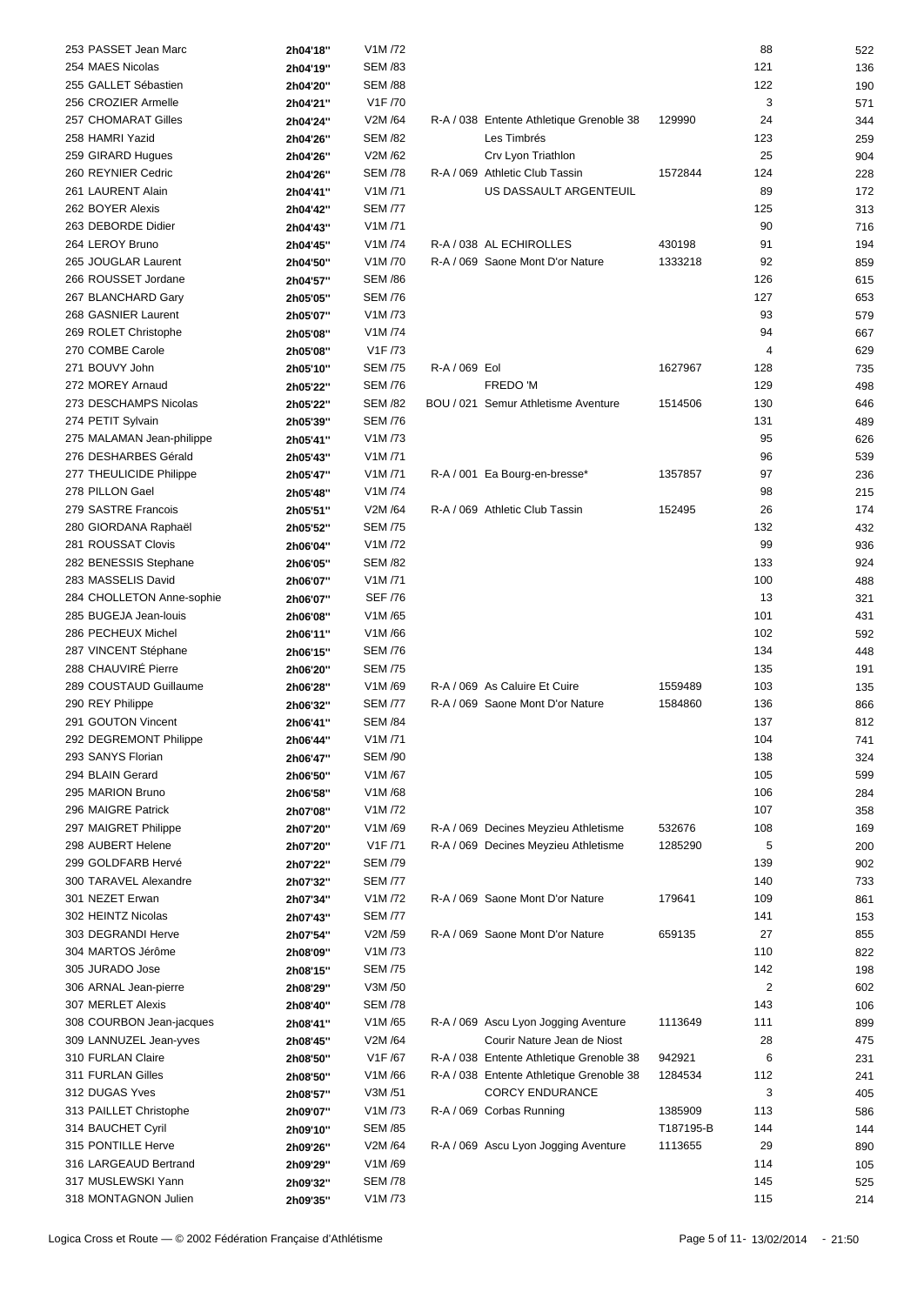| 319 CHOIZELAT Nicolas        | 2h09'38" | V1M /72        |                      | R-A / 069 Athletic Club Tassin           | 1394864   | 116            | 155 |
|------------------------------|----------|----------------|----------------------|------------------------------------------|-----------|----------------|-----|
| 320 DEVARD Nicolas           | 2h09'40" | V1M /73        |                      | <b>CORCY ENDURANCE</b>                   |           | 117            | 411 |
| 321 BELANGER Dominique       | 2h09'41" | V1M/66         |                      | SAONE MT D OR NATURE                     | 1637869   | 118            | 268 |
| 322 VOIRIN Geoffrey          |          | <b>SEM /85</b> |                      | LOR / 088 Athletic Vosges Entente Clubs* | 1565826   | 146            | 115 |
|                              | 2h09'46" |                |                      |                                          |           |                |     |
| 323 BENEZECH Yannick         | 2h09'46" | V2M /62        |                      | AS AREVA LYON                            |           | 30             | 275 |
| 324 SPORLI Patrick           | 2h10'05" | V1M/69         |                      | R-A / 069 Saone Mont D'or Nature         | 1343138   | 119            | 868 |
| 325 FLECHE Gilles            | 2h10'06" | V3M /49        |                      | BOU / 071 Ea Le Creusot                  | 917787    | 4              | 427 |
| 326 CREMILLIEUX Alban        | 2h10'07" | V1M /73        |                      |                                          |           | 120            | 114 |
| 327 ANZIL Stephane           | 2h10'08" | V1M/72         |                      |                                          |           | 121            | 549 |
| 328 SAUCILLON Philippe       | 2h10'13" | V1M /73        |                      |                                          |           | 122            | 347 |
| 329 DUMINY Pierre            | 2h10'14" | <b>SEM /75</b> |                      |                                          |           | 147            | 470 |
| 330 BARBIER Virginie         | 2h10'28" | <b>SEF /75</b> |                      |                                          | 0280226FS | 14             | 612 |
| 331 GRILLAT Gerard           | 2h10'32" | V3M /52        |                      | R-A / 001 Amberieu Marathon              | 1475894   | 5              | 938 |
| 332 CHARBONNIER Sebastien    |          | <b>SEM /78</b> |                      |                                          |           | 148            | 441 |
|                              | 2h10'34" |                |                      |                                          |           |                |     |
| 333 MEILLAT Xavier           | 2h10'44" | V1M /74        |                      |                                          |           | 123            | 875 |
| 334 COUSIN Fanny             | 2h10'49" | <b>SEF /77</b> |                      | R-A / 069 Athletic Club Tassin           | 1348071   | 15             | 134 |
| 335 ARQUILLIERE Yvon         | 2h10'49" | V2M /56        |                      | R-A / 069 Athletic Club Tassin           | 689887    | 31             | 121 |
| 336 DUBOIS Stéphane          | 2h10'55" | V1M/66         |                      |                                          |           | 124            | 903 |
| 337 SORIA Géraldine          | 2h10'55" | <b>SEF /75</b> |                      | FR' ANSE                                 |           | 16             | 729 |
| 338 POULARD Benjamin         | 2h10'58" | <b>SEM /84</b> |                      |                                          |           | 149            | 281 |
| 339 GIRARD Yves              | 2h10'58" | <b>SEM /78</b> |                      |                                          |           | 150            | 208 |
| 340 NOBLESSE Max             | 2h11'02" | V1M/71         |                      |                                          |           | 125            | 116 |
| 341 POULET-MATHIS Emmanuel   | 2h11'05" | V2M/62         |                      |                                          |           | 32             | 316 |
| 342 GAUDET Vincent           |          | <b>SEM /81</b> |                      |                                          |           | 151            |     |
|                              | 2h11'05" |                |                      |                                          |           |                | 837 |
| 343 CHAPELIN Liliane         | 2h11'08" | <b>SEF /78</b> |                      |                                          |           | 17             | 886 |
| 344 COLLET Christophe        | 2h11'13" | V1M/66         |                      |                                          |           | 126            | 575 |
| 345 MAHISTRE Damien          | 2h11'18" | <b>SEM /78</b> |                      |                                          |           | 152            | 823 |
| 346 HERMANT Gregory          | 2h11'20" | V1M /74        |                      | <b>CORCY ENDURANCE</b>                   |           | 127            | 416 |
| 347 COQUARD Fred             | 2h11'33" | <b>SEM /76</b> |                      |                                          |           | 153            | 351 |
| 348 MOTYL Patrick            | 2h11'33" | V2M /62        |                      |                                          | T186594   | 33             | 112 |
| 349 BARBIER Anthony          | 2h11'43" | <b>SEM /78</b> |                      |                                          |           | 154            | 361 |
| 350 MICHEL Jérémy            | 2h11'52" | <b>SEM /89</b> |                      |                                          |           | 155            | 623 |
| 351 FAURE Yoan               |          | <b>SEM /86</b> |                      |                                          |           | 156            | 706 |
|                              | 2h11'52" |                |                      |                                          |           |                |     |
| 352 MARTIN Xavier            | 2h11'53" | <b>SEM /90</b> |                      | FREDO 'M                                 |           | 157            | 503 |
| 353 MARTIN Daniel            | 2h12'01" | V2M /63        | PRO / 084 A.s.v.b.c. |                                          | 469741    | 34             | 117 |
| 354 CHAUFFRUT Christophe     | 2h12'04" | V1M/65         |                      |                                          |           | 128            | 590 |
| 355 THIVEND Régis            | 2h12'04" | V2M /58        |                      |                                          |           | 35             | 661 |
| 356 GUIN Fabrice             | 2h12'05" | V1M/68         |                      | <b>CORCY ENDURANCE</b>                   |           | 129            | 420 |
| 357 GOMEZ Richard            | 2h12'09" | V2M/62         |                      |                                          |           | 36             | 392 |
| 358 GUIBERT Antoine          | 2h12'10" | V1M/72         |                      | R-A / 069 As Caluire Et Cuire            | 1041667   | 130            | 439 |
| 359 GILLET Daniel Andre      | 2h12'10" | V3M /50        |                      | <b>AJT Reyrieux</b>                      |           | 6              | 693 |
| 360 ABATE Stephane           | 2h12'15" | V1M /72        |                      |                                          |           | 131            | 282 |
| 361 RAPY Serge               |          | V3M /48        |                      |                                          |           | $\overline{7}$ |     |
|                              | 2h12'16" |                |                      |                                          | 288 509   |                | 675 |
| 362 LECLUSE SEBASTIEN        | 2h12'19" | V1M/73         |                      | Courir Nature Jean de Niost              |           | 132            | 927 |
| 363 CHARCELLAY Sebastien     | 2h12'23" | V1M /70        |                      |                                          |           | 133            | 805 |
| 364 PORRAS Florent           | 2h12'25" | <b>SEM /77</b> |                      | R-A / 069 Saone Mont D'or Nature         | 1293385   | 158            | 365 |
| 365 PALLADINO Daniel         | 2h12'30" | V2M /62        |                      | SAINT PRIEST TRIATHLON                   |           | 37             | 506 |
| 366 VALLET Fabien            | 2h12'31" | <b>SEM /77</b> |                      | ST PRIEST TRIATHLON                      |           | 159            | 277 |
| 367 COHENDY Gérald           | 2h12'36" | V3M /51        |                      |                                          |           | 8              | 334 |
| 368 CARLE Fabrice            | 2h12'38" | <b>SEM /82</b> |                      |                                          |           | 160            | 826 |
| 369 ROJON Thierry            | 2h12'41" | V2M /60        |                      | <b>CORCY ENDURANCE</b>                   |           | 38             | 409 |
| 370 MARGUIN Joann            | 2h12'44" | <b>SEM /81</b> |                      |                                          |           | 161            | 466 |
|                              |          |                |                      |                                          |           |                |     |
| 371 BERT Jérome              | 2h12'45" | V1M /70        |                      |                                          |           | 134            | 737 |
| 372 BOUIS Camille            | 2h12'46" | <b>SEF /90</b> |                      |                                          |           | 18             | 663 |
| 373 ISEBE William            | 2h12'47" | <b>SEM /82</b> |                      |                                          |           | 162            | 368 |
| 374 COUTURIER Gilles         | 2h12'50" | V2M /60        |                      | R-A / 038 Entente Athletique Grenoble 38 | 1297234   | 39             | 624 |
| 375 BAIN David               | 2h12'56" | V1M/71         |                      | <b>CORCY ENDURANCE</b>                   |           | 135            | 415 |
| 376 CHASTANG Francois-xavier | 2h12'58" | <b>SEM /82</b> |                      |                                          |           | 163            | 941 |
| 377 GUIGUE Jean Marc         | 2h13'04" | V2M /63        |                      | PASSES MONTAGNE                          |           | 40             | 206 |
| 378 RIVIERE Benjamin         | 2h13'09" | <b>SEM /83</b> |                      |                                          |           | 164            | 704 |
| 379 MINCHELLA Alice          | 2h13'09" | V1F/66         |                      | R-A / 069 Decines Meyzieu Athletisme     | 1376191   | $\overline{7}$ | 123 |
| 380 BOUTEILLE Sébastien      |          | V1M/71         |                      |                                          |           | 136            |     |
|                              | 2h13'23" |                |                      |                                          |           |                | 119 |
| 381 BARDIN Jean-philippe     | 2h13'25" | <b>SEM /79</b> |                      |                                          |           | 165            | 538 |
| 382 BERLE Erik               | 2h13'27" | V2M /63        |                      | R-A / 069 Entente Sud Lyonnais*          | 733258    | 41             | 188 |
| 383 GAGET Sébastien          | 2h13'28" | <b>SEM /78</b> |                      |                                          |           | 166            | 430 |
| 384 HARDOUIN Joelle          | 2h13'28" | V2F /61        |                      | R-A / 069 Athletic Club Tassin           | 1532147   | $\mathbf{1}$   | 158 |
|                              |          |                |                      |                                          |           |                |     |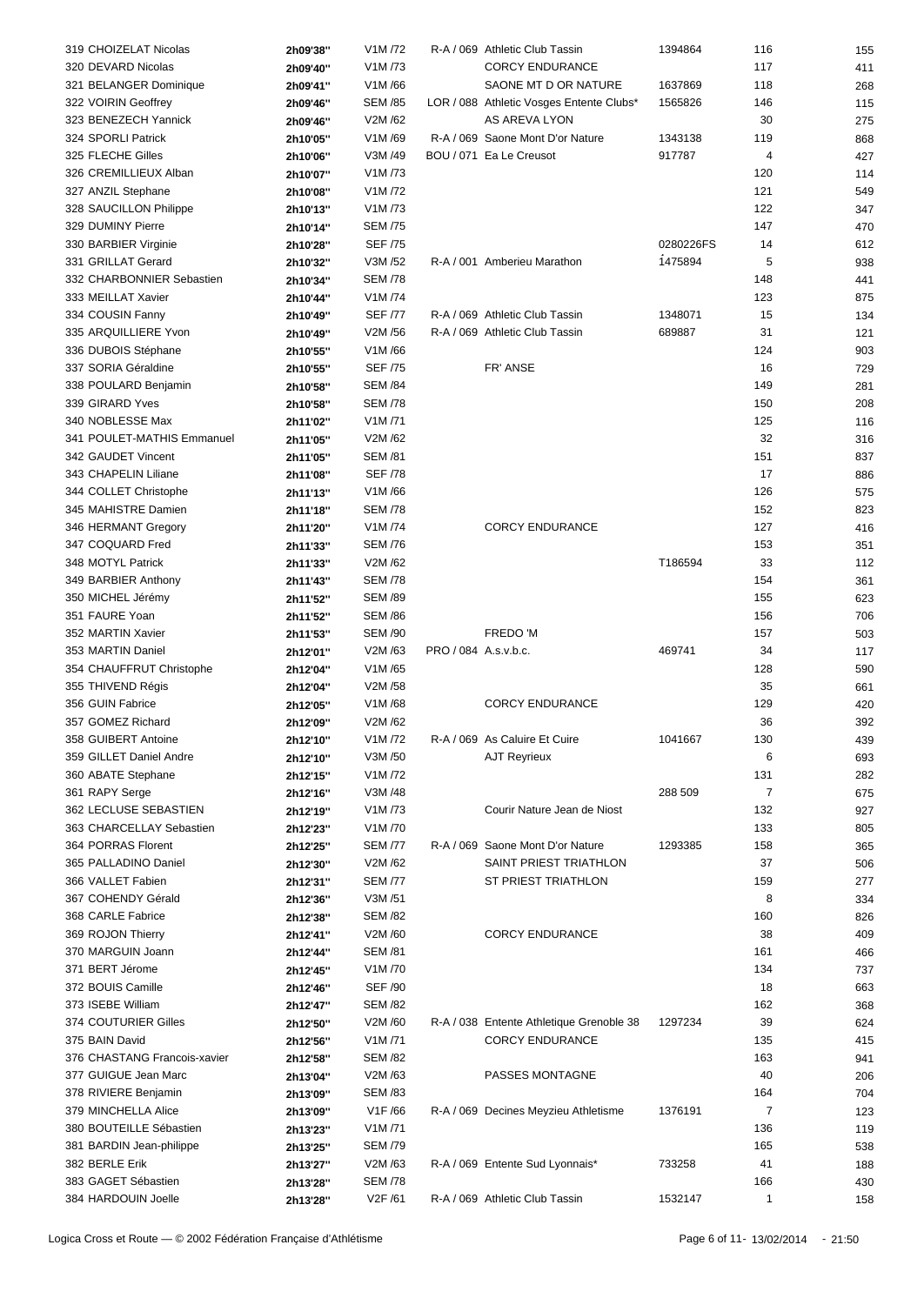| 385 BONIN Eric                              | 2h13'33"             | V1M/69                   |               | <b>CORCY ENDURANCE</b>                |            | 137            | 419        |
|---------------------------------------------|----------------------|--------------------------|---------------|---------------------------------------|------------|----------------|------------|
| 386 COLENCON Helene                         | 2h13'39"             | V1F /72                  |               | Ajc Fleurieux/l'Arbresle              |            | 8              | 243        |
| 387 BAJARD Patrick                          | 2h13'39"             | V2M/62                   |               |                                       |            | 42             | 442        |
| 388 PEGON Arnaud                            | 2h13'41"             | V1M /70                  |               |                                       |            | 138            | 687        |
| 389 LEBON Philippe                          |                      | V2M /63                  |               | <b>ASM Running</b>                    |            | 43             |            |
|                                             | 2h13'44"             |                          |               | R-A / 069 Athle Calade Val De Saone * |            |                | 802        |
| 390 HERMIER Jeremy                          | 2h13'55"             | <b>SEM /82</b>           |               |                                       | 1550552    | 167            | 537        |
| 391 VITALE Sebastien                        | 2h13'56"             | <b>SEM /75</b>           |               | R-A / 069 Decines Meyzieu Athletisme  | 1430262    | 168            | 606        |
| 392 LAVIRON Olivier                         | 2h13'57"             | V1M/65                   |               |                                       |            | 139            | 387        |
| 393 GUILLEMAUT Olivier                      | 2h13'57"             | V1M /73                  |               |                                       |            | 140            | 291        |
| 394 CARPENTIER Nicolas                      | 2h14'13"             | <b>SEM /76</b>           |               |                                       | A41442     | 169            | 582        |
| 395 MASSON Antony                           | 2h14'14"             | <b>SEM /79</b>           |               | R-A / 069 Athletic Club Tassin        | 1540074    | 170            | 494        |
| 396 BRUNET-LECOMTE Florian                  | 2h14'16"             | <b>SEM /82</b>           |               |                                       |            | 171            | 147        |
| 397 GARDETTE Frederic                       | 2h14'19"             | V1M /74                  |               |                                       |            | 141            | 641        |
| 398 WEISBUCH Alexander                      | 2h14'23"             | V2M /64                  |               |                                       |            | 44             | 444        |
| 399 BLEANDONU Laurent                       | 2h14'24"             | V1M/71                   |               | <b>CORCY ENDURANCE</b>                |            | 142            | 422        |
| 400 VINCENT Xavier                          |                      | V1M/71                   |               |                                       |            |                |            |
|                                             | 2h14'25"             |                          |               | <b>CORCY ENDURANCE</b>                |            | 143            | 400        |
| 401 DESBROSSES Yves                         | 2h14'29"             | V2M /55                  |               | Creusot Vélo Sport                    |            | 45             | 545        |
| 402 ACHARD Maguy                            | 2h14'32"             | V2F /63                  |               | R-A / 069 As Caluire Et Cuire         | 212193     | $\overline{2}$ | 381        |
| 403 CHATAIGNIER Loic                        | 2h14'39"             | <b>SEM /88</b>           |               |                                       |            | 172            | 841        |
| 404 NUCCIO Mario                            | 2h14'40"             | V1M/66                   |               |                                       |            | 144            | 717        |
| 405 BAUDET Pierre                           | 2h14'49"             | <b>SEM /82</b>           |               |                                       |            | 173            | 596        |
| 406 GAUTIER Willy                           | 2h15'04"             | V2M /64                  |               |                                       |            | 46             | 196        |
| 407 BIENASSIS Xavier                        | 2h15'06"             | <b>SEM /79</b>           |               |                                       | 488079     | 174            | 122        |
| 408 FAURE Nicolas                           | 2h15'24"             | V1M/68                   |               |                                       |            | 145            | 484        |
| 409 ANDINE Romain                           |                      | <b>SEM /75</b>           |               |                                       |            | 175            |            |
|                                             | 2h15'26"             |                          |               |                                       |            |                | 328        |
| 410 DESGRANGES Jérôme                       | 2h15'31"             | <b>SEM /82</b>           |               |                                       |            | 176            | 842        |
| 411 FAVROT Damien                           | 2h15'46"             | <b>SEM /87</b>           |               |                                       |            | 177            | 453        |
| 412 HELIE Pascal                            | 2h15'51"             | V2M /59                  |               |                                       |            | 47             | 98         |
| 413 DE NAGOURSKI Michel                     | 2h15'56"             | V2M /59                  |               |                                       |            | 48             | 901        |
| 414 GALLET Pierre                           | 2h15'59"             | V1M/69                   |               | R-A / 069 Ascu Lyon Jogging Aventure  | 1541004    | 146            | 888        |
| 415 RENAUDIE François                       | 2h16'00"             | V1M/71                   |               |                                       |            | 147            | 378        |
| 416 CESARINI Herve                          | 2h16'02"             | <b>SEM /77</b>           |               |                                       |            | 178            | 570        |
| 417 VIEILLE Florian                         | 2h16'12"             | <b>ESM /93</b>           |               |                                       |            | 8              | 52         |
| 418 DUMONTIER Fabien                        | 2h16'18"             | V1M/67                   |               |                                       | 1448530    | 148            | 218        |
|                                             |                      |                          |               |                                       |            |                |            |
| 419 DUPONT Franck                           | 2h16'21"             | V1M/67                   |               |                                       |            | 149            | 258        |
| 420 DUBOST Jean-yves                        | 2h16'23"             | V2M /63                  |               | R-A / 069 Athletic Club Tassin        | 1183194    | 49             | 471        |
| 421 ROMIEU Denis                            | 2h16'24"             | V2M /64                  |               | I-F / 075 Club Sportif Cacl           | 1371815    | 50             | 480        |
| 422 CAISSE Philippe                         | 2h16'26"             | V1M/66                   |               |                                       |            | 150            | 357        |
| 423 SPINELLI Romain                         | 2h16'27"             | <b>SEM /82</b>           |               |                                       |            | 179            | 333        |
| 424 ARDOUIN Thierry                         | 2h16'28"             | V1M/65                   |               |                                       |            | 151            | 607        |
| 425 LAVOIL Alexandre                        | 2h16'46"             | <b>SEM /86</b>           |               | <b>COMBUSTYL</b>                      |            | 180            | 267        |
| 426 PICHLAK Philippe                        | 2h16'55"             | V1M/66                   |               |                                       |            | 152            | 557        |
| 427 GRAZIANI Philippe                       | 2h17'18"             | V2M /60                  |               | <b>ASCS Rillieux</b>                  |            | 51             | 304        |
| 428 KOPCIUCH Philippe                       | 2h17'27"             | V1M/67                   |               | R-A / 069 Athletic Club Tassin        | 1217375    | 153            | 942        |
| 429 ROMEZIN Julien                          |                      | <b>SEM /83</b>           |               |                                       |            |                |            |
|                                             | 2h17'39"             |                          |               |                                       |            | 181            | 163        |
| 430 STALDER Eric                            | 2h17'40"             | V1M/68                   |               |                                       |            | 154            | 803        |
| 431 JORAND Marc                             | 2h17'43"             | V2M /57                  |               | <b>AJT Reyrieux</b>                   |            | 52             | 692        |
| 432 GARCIA Emilie                           | 2h17'44"             | <b>SEF /83</b>           | CHA / 008 CMA |                                       | 1426920    | 19             | 189        |
| 433 ROUSSET Patrick                         | 2h17'48"             | V2M /59                  |               |                                       | T183442    | 53             | 447        |
| 434 DUPERRON Gaétan                         | 2h17'51"             | ESM /92                  |               |                                       |            | 9              | 329        |
| 435 SANCHEZ Nathalie                        | 2h18'00"             | V1F /74                  |               | <b>CORCY ENDURANCE</b>                |            | 9              | 413        |
| 436 THENET Jean-michel                      | 2h18'06"             | V2M /56                  |               |                                       |            | 54             | 542        |
| 437 MORENO Kenny                            | 2h18'12"             | <b>SEM /83</b>           |               |                                       | 042_989107 | 182            | 827        |
| 438 REQUENA Fabrice                         | 2h18'25"             | <b>SEM /76</b>           |               |                                       |            | 183            | 396        |
|                                             |                      | V1M /72                  |               |                                       |            |                |            |
| 439 THOMAS Xavier                           | 2h18'31"             |                          |               |                                       |            | 155            | 187        |
| 440 VERMOT Ludovic                          | 2h18'34"             | <b>SEM /76</b>           |               |                                       |            | 184            | 299        |
| 441 MIRODATOS Claude                        | 2h18'37"             | V3M /49                  |               |                                       |            | 9              | 572        |
| 442 RESSEGAIRE Gilles                       | 2h18'43"             | V2M /64                  |               | R-A / 069 Cslg De Dardilly            | 1282374    | 55             | 300        |
| 443 KHERACHI Pierre                         | 2h18'54"             | V1M /74                  |               |                                       |            | 156            | 458        |
| 444 LORMANT Christian                       | 2h18'58"             | V3M /50                  |               | R-A / 069 Ascu Lyon Jogging Aventure  | 219013     | 10             | 892        |
| 445 PONCET Alexandre                        |                      |                          |               |                                       |            | 185            | 437        |
|                                             | 2h19'08"             | <b>SEM /78</b>           |               |                                       |            |                |            |
| 446 TURPIN Louis                            |                      | V2M /64                  |               |                                       |            | 56             |            |
|                                             | 2h19'11"             |                          |               |                                       |            |                | 816        |
| 447 MERVAUX Eric                            | 2h19'17"             | <b>SEM /84</b>           |               |                                       |            | 186            | 250        |
| 448 URREA Pascal                            | 2h19'25"             | V1M/67                   |               |                                       |            | 157            | 550        |
| 449 LEFEBVRE Christophe<br>450 ARTETA Kevin | 2h19'27"<br>2h19'28" | V1M/66<br><b>SEM /86</b> |               |                                       |            | 158<br>187     | 139<br>320 |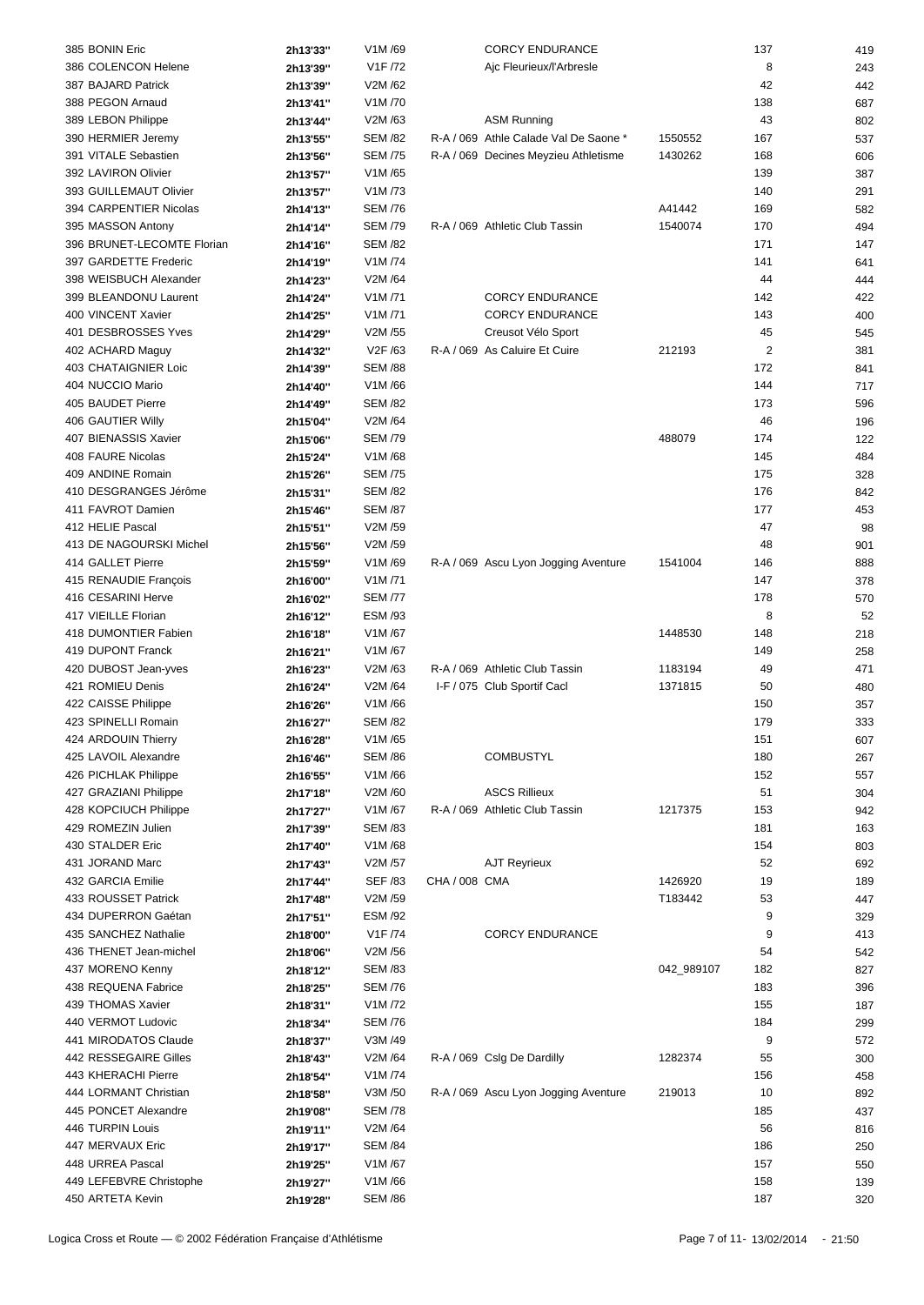| 451 SOUCHE Daniel                          | 2h19'33"             | V2M /64              |               | Asc Mionnay Courir                       |         | 57             | 926        |
|--------------------------------------------|----------------------|----------------------|---------------|------------------------------------------|---------|----------------|------------|
| 452 GRIVEAU Edith                          | 2h19'39"             | V2F /64              |               | <b>TCN</b>                               |         | 3              | 806        |
| 453 ROUVIER Christian                      | 2h19'52"             | V2M /64              |               |                                          |         | 58             | 318        |
| 454 BERTHILLIER Fabrice                    | 2h19'53"             | V1M/73               |               |                                          |         | 159            | 878        |
| 455 BAILLON Pierre-yves                    | 2h19'56"             | <b>SEM /88</b>       |               |                                          |         | 188            | 558        |
|                                            |                      |                      |               |                                          |         |                |            |
| 456 BUISSON-DEBON Patrick                  | 2h20'07"             | V2M /56              |               | R-A / 069 Ascu Lyon Jogging Aventure     | 218164  | 59             | 889        |
| 457 BAUDRILLARD Eric                       | 2h20'09"             | V1M/65               |               |                                          |         | 160            | 511        |
| 458 GOYON Thomas                           | 2h20'25"             | <b>SEM /89</b>       |               | FREDO 'M                                 |         | 189            | 354        |
| 459 BAUDRILLARD Isabelle                   | 2h20'27"             | V1F /65              |               |                                          |         | 10             | 512        |
| 460 COLIN Antoine                          | 2h20'31"             | <b>SEM /79</b>       |               |                                          |         | 190            | 150        |
| 461 ARBANT Régis                           | 2h20'34"             | V1M/74               |               |                                          |         | 161            | 660        |
| 462 CAROL Didier                           | 2h20'36"             | V2F /55              |               |                                          |         | $\overline{4}$ | 708        |
| 463 VACHET Philippe                        | 2h20'38"             | V1M/69               |               |                                          |         | 162            | 514        |
| 464 GOUBET Luc                             | 2h20'39"             | V1M/65               |               |                                          |         | 163            | 724        |
| 465 DEGRANGE Kevin                         | 2h20'44"             | <b>SEM /84</b>       |               |                                          |         | 191            | 454        |
|                                            |                      |                      |               |                                          |         |                |            |
| 466 TEXIER Emmanuel                        | 2h20'45"             | V2M /60              |               |                                          |         | 60             | 686        |
| 467 CHAUFFRUT Anne                         | 2h20'49"             | V1F /67              |               |                                          |         | 11             | 591        |
| 468 BASSIVIERE Arnaud                      | 2h20'52"             | <b>SEM /78</b>       |               |                                          |         | 192            | 445        |
| 469 BON Dominique                          | 2h21'04"             | V2M /59              |               |                                          |         | 61             | 443        |
| 470 GAILLARD Jerome                        | 2h21'07"             | <b>SEM /80</b>       |               | R-A / 042 Clcs Firminy                   | 1629994 | 193            | 181        |
| 471 COSTERG Francois                       | 2h21'25"             | V1M /70              |               | R-A / 038 Entente Athletique Grenoble 38 | 1387141 | 164            | 217        |
| 472 CAMBRON Emmanuel                       | 2h21'28"             | V1M/70               |               |                                          |         | 165            | 603        |
| 473 COZ BERGER Estelle                     | 2h21'32"             | <b>SEF /77</b>       |               | R-A / 038 Entente Athletique Grenoble 38 | 1493882 | 20             | 543        |
| 474 BAYARD Laurence                        | 2h21'39"             | V1F/67               |               | Crv Lyon Triathlon                       |         | 12             | 707        |
| 475 ALVAREZ Erick                          | 2h21'40"             | V1M /74              |               | Terre De Running                         |         | 166            | 715        |
|                                            |                      |                      |               |                                          |         |                |            |
| 476 FOUCHENNERET Romain                    | 2h21'54"             | <b>SEM /85</b>       |               |                                          |         | 194            | 674        |
| 477 REBUFFET Thomas                        | 2h21'56"             | <b>SEM /77</b>       |               | <b>FIREWALL</b>                          |         | 195            | 920        |
| 478 COMBERNOUX Herve                       | 2h22'00"             | V1M /72              |               |                                          |         | 167            | 634        |
| 479 BOUVY Aurelie                          | 2h22'07"             | <b>SEF /76</b>       | R-A / 069 Eol |                                          | 1602669 | 21             | 734        |
| 480 JAUZE Pascal                           | 2h22'11"             | V1M /73              |               |                                          |         | 168            | 234        |
| 481 GRAJDURA Annick                        | 2h22'15"             | V1F /70              |               | R-A / 069 Saone Mont D'or Nature         | 1585036 | 13             | 857        |
| 482 DESVIGNES Guillaume                    | 2h22'18"             | <b>SEM /84</b>       |               |                                          |         | 196            | 384        |
| 483 GREMY Dominique                        | 2h22'24"             | V2F /62              |               | THEIZE COURSE NATURE                     |         | 5              | 390        |
| 484 MOUSSOUNI Nordine                      | 2h22'24"             | <b>SEM /75</b>       |               | R-A / 069 Courir Ensemble                | 1598527 | 197            | 684        |
| 485 DENIZEAU Sébastien                     |                      | <b>SEM /82</b>       |               |                                          |         | 198            |            |
|                                            | 2h22'33"             |                      |               |                                          |         |                | 533        |
| 486 DULAC Alain                            | 2h22'44"             | V2M /59              |               | R-A / 001 Asc Balan                      | 333767  | 62             | 814        |
| 487 SLOTALA Isabelle                       | 2h22'44"             | V1F /65              |               |                                          |         | 14             | 815        |
| 488 CARTIA Francois                        | 2h22'53"             | V2M /60              |               | R-A / 069 Ascu Lyon Jogging Aventure     | 656569  | 63             | 893        |
| 489 BARBASON Fabienne                      | 2h22'56"             | V1F/66               |               | Comité Sportif Lac Sapins                |         | 15             | 271        |
| 490 DJEBIRI Christophe                     | 2h23'13"             | <b>SEM /80</b>       |               |                                          |         | 199            | 719        |
| 491 BOSCHER Stéphane                       | 2h23'13"             | V1M/66               |               |                                          |         | 169            | 287        |
| 492 BOISSERIE Stephane                     | 2h23'15"             | V2M /61              |               |                                          |         | 64             | 97         |
| 493 BENCHECROUN Maxime                     | 2h23'22"             | <b>SEM /85</b>       |               |                                          |         | 200            | 148        |
| 494 SIGAUD Laurent                         | 2h23'23"             | V1M/69               |               |                                          |         | 170            | 309        |
| 495 DUCHESNE Rémi                          |                      | V1M/68               |               |                                          |         | 171            |            |
|                                            | 2h23'27"             |                      |               |                                          |         |                | 335        |
| 496 MERLIN Jean Loïc                       | 2h23'35"             | <b>SEM /77</b>       |               |                                          |         | 201            | 688        |
| 497 SAUBIN Gérard                          | 2h23'38"             | V1M /73              |               |                                          |         | 172            | 627        |
| 498 SPADINY Romain                         | 2h23'40"             | <b>SEM /85</b>       |               |                                          |         | 202            | 830        |
| 499 LE GALL Anne                           | 2h23'48"             | V1F/65               |               | R-A / 069 Athletic Club Tassin           | 1270292 | 16             | 293        |
| 500 SANTERNE David                         | 2h23'51"             | V1M /72              |               |                                          |         | 173            | 210        |
| 501 BOUVIER Evelyne                        | 2h24'08"             | V1F/65               |               | R-A / 001 Asc Balan                      | 1124186 | 17             | 912        |
| 502 DE GHELLINCK Cedric                    | 2h24'09"             | <b>SEM /75</b>       |               |                                          |         | 203            | 371        |
| 503 ETIENNE Eric                           | 2h24'15"             | V1M/66               |               |                                          |         | 174            | 871        |
| 504 FORGEAT Matthieu                       | 2h24'18"             | <b>SEM /78</b>       |               |                                          |         | 204            | 490        |
|                                            |                      | <b>SEM /78</b>       |               |                                          |         |                |            |
| 505 BERGER Benjamin                        | 2h24'18"             |                      |               |                                          |         | 205            | 676        |
| 506 BERTHIN Christian                      | 2h24'36"             | V3M /50              |               | BOU / 071 Ea Le Creusot                  | 280228  | 11             | 813        |
| 507 LAPIERRE Christophe                    | 2h24'48"             | V1M /73              |               | R-A / 069 Courir Ensemble                | 1598440 | 175            | 330        |
| 508 COURAND Annie                          | 2h24'49"             | V <sub>2</sub> F /63 |               | R-A / 069 Ac Tassin                      | 1006610 | 6              | 725        |
| 509 FRANCESCHI Alexandre                   | 2h25'00"             | <b>SEM /80</b>       |               |                                          |         | 206            | 463        |
| 510 DELEUZE Frédéric                       | 2h25'10"             | <b>SEM /78</b>       |               |                                          |         | 207            | 597        |
| 511 DUSSUD Christophe                      |                      |                      |               |                                          |         | 208            | 356        |
|                                            | 2h25'14"             | <b>SEM /86</b>       |               |                                          |         |                |            |
| 512 PAGEAUD Victoria                       |                      | V2F /64              |               | R-A / 069 Athletic Club Tassin           | 644480  | $\overline{7}$ |            |
|                                            | 2h25'15"             |                      |               |                                          |         |                | 290        |
| 513 DUCHEMIN Félix                         | 2h25'19"             | <b>SEM /79</b>       |               |                                          |         | 209            | 678        |
| 514 CAMBON Florent                         | 2h25'23"             | <b>SEM /76</b>       |               |                                          |         | 210            | 326        |
| 515 DURIEUX Thierry<br>516 DURIEUX Vanessa | 2h25'29"<br>2h25'30" | V2M/63<br>V1F /71    |               |                                          |         | 65<br>18       | 909<br>908 |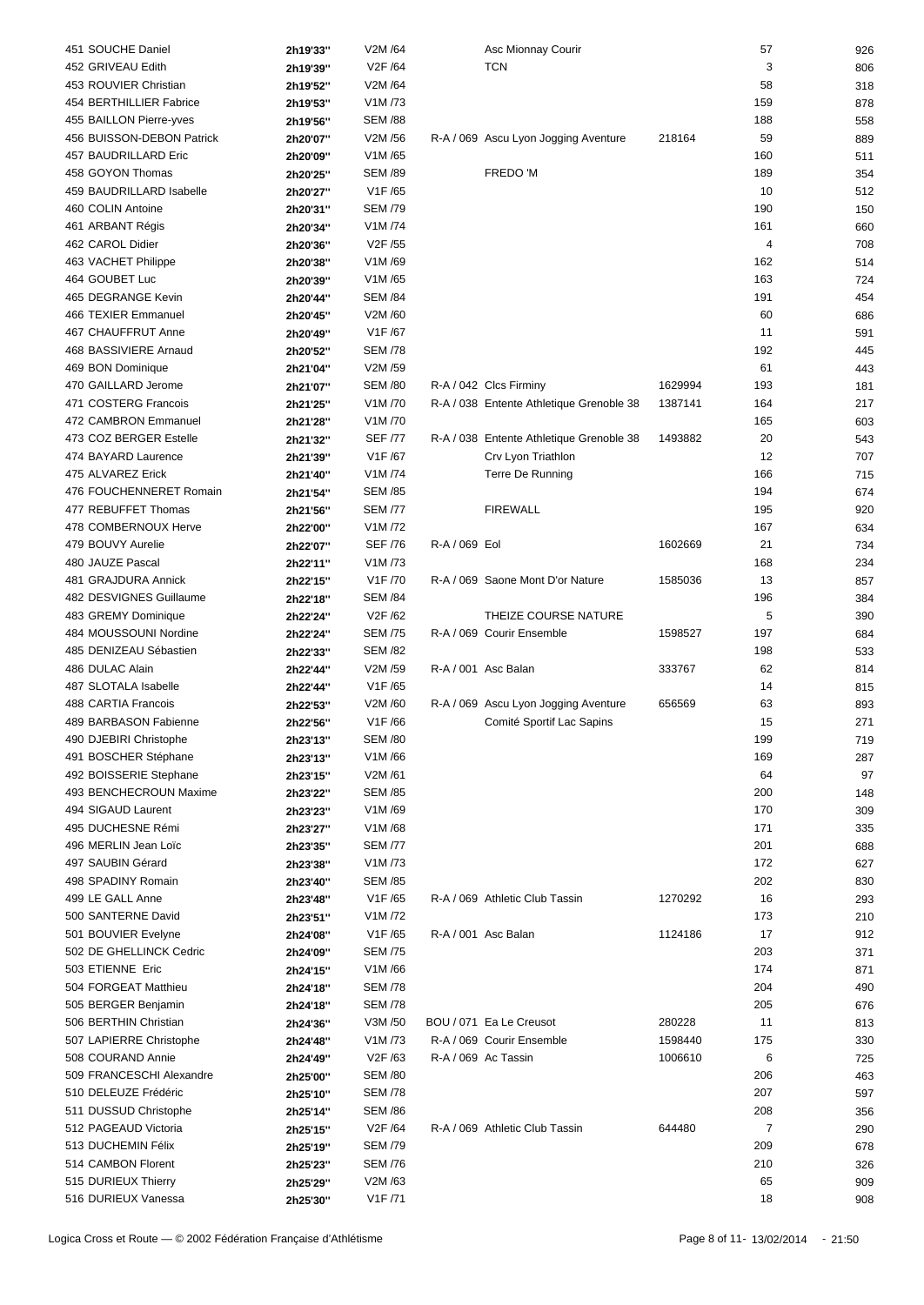| 517 CHAMBELLAND Luc         | 2h25'31" | V3M /46              |               | R-A / 001 Asc Balan                    | 266926  | 12           | 817 |
|-----------------------------|----------|----------------------|---------------|----------------------------------------|---------|--------------|-----|
| 518 SANCHIS Victoria        | 2h25'32" | V <sub>1</sub> F /73 |               |                                        |         | 19           | 801 |
| 519 PALLÉ Franck            |          | V2M /63              |               |                                        |         | 66           | 560 |
|                             | 2h25'32" |                      |               |                                        |         |              |     |
| 520 VEDEL Vincent           | 2h25'39" | V1M/67               |               | R-A / 069 Ascu Lyon Jogging Aventure   | 1547147 | 176          | 896 |
| 521 MIRALLES Nadine         | 2h25'47" | <b>SEF /77</b>       | R-A / 069 Eol |                                        | 1573172 | 22           | 736 |
| 522 FRAISON Stéphane        | 2h25'57" | V1M /74              |               |                                        |         | 177          | 251 |
| 523 LEMAIRE Nicolas         | 2h25'59" | <b>SEM /90</b>       |               |                                        |         | 211          | 637 |
| 524 JACQUET Stéphane        | 2h26'10" | <b>SEM /83</b>       |               |                                        |         | 212          | 740 |
| 525 COUPVENT Xavier         | 2h26'18" | V1M/72               |               |                                        |         | 178          | 808 |
| 526 BON Eric                | 2h26'18" | V2M /64              |               | <b>AJT Reyrieux</b>                    |         | 67           | 694 |
| 527 ANCENAY Sébastien       | 2h26'27" | <b>SEM /81</b>       |               |                                        |         | 213          | 821 |
| 528 SIMONOT David           |          | V1M /74              |               |                                        |         | 179          |     |
|                             | 2h26'34" |                      |               | <b>AJT Reyrieux</b>                    |         |              | 691 |
| 529 BOSC Mickael            | 2h26'34" | <b>SEM /82</b>       |               | Terre De Running                       |         | 214          | 916 |
| 530 FOURCADE Violaine       | 2h26'35" | <b>SEF /80</b>       |               | R-A / 069 Ac Tassin                    | 641411  | 23           | 709 |
| 531 BARDIN Roger            | 2h26'59" | V4M /36              |               | R-A / 069 Entente Ouest Lyonnais       | 499740  | $\mathbf{1}$ | 244 |
| 532 MOKRZYCKI Jean-louis    | 2h27'04" | V2M /61              |               | R-A / 069 Athletic Club Tassin         | 1127661 | 68           | 907 |
| 533 PERNICELLI Xavier       | 2h27'13" | V1M/72               |               |                                        |         | 180          | 630 |
| 534 BOUSQUET Denis          | 2h27'17" | V3M /49              |               | R-A / 001 Ea Bourg-en-bresse*          | 313720  | 13           | 130 |
| 535 CLOTAGATIDE Michel      | 2h27'27" | V1M /66              |               |                                        |         | 181          | 609 |
| 536 VALFORT Michel          | 2h27'27" | V2M /58              |               |                                        |         | 69           | 622 |
| 537 CLARENNE Joel (Lao)     |          | V2M /58              |               |                                        |         | 70           | 393 |
|                             | 2h27'28" |                      |               |                                        |         |              |     |
| 538 MAYET Sylvie            | 2h27'32" | V1F /74              |               | R-A / 069 Ac Tassin                    | 1363661 | 20           | 727 |
| 539 RUET Thierry            | 2h27'33" | V2M /64              |               |                                        |         | 71           | 152 |
| 540 MONIOT Hubert           | 2h27'38" | V1M/67               |               |                                        |         | 182          | 681 |
| 541 DURIF Yannick           | 2h27'48" | <b>SEM /76</b>       |               |                                        |         | 215          | 372 |
| 542 ROMERO Laurent          | 2h28'10" | V2M /57              |               |                                        |         | 72           | 474 |
| 543 BAUDOT Julien           | 2h28'14" | <b>SEM /86</b>       |               |                                        |         | 216          | 204 |
| 544 SOIGNON Clement         | 2h28'16" | <b>SEM /84</b>       |               |                                        |         | 217          | 118 |
| 545 ZAHRI Hassan            | 2h28'16" | V2M/61               |               | <b>CORCY ENDURANCE</b>                 |         | 73           | 414 |
| 546 TISSERAND-VINDRY Myriam | 2h28'17" | V <sub>1</sub> F /73 |               | <b>CORCY ENDURANCE</b>                 |         | 21           | 401 |
|                             |          |                      |               |                                        |         |              |     |
| 547 D'HONNEUR Marie         | 2h28'17" | V2F /63              |               |                                        |         | 8            | 513 |
| 548 GREGOIRE Isabelle       | 2h28'35" | V2F /62              |               | R-A / 069 Entente Ouest Lyonnais       | 530217  | 9            | 555 |
| 549 BOVAGNET Laurent        | 2h28'39" | V1M/70               |               | <b>CULTURE VELO</b>                    |         | 183          | 509 |
| 550 MANERO Sylvain          | 2h28'39" | <b>SEM /77</b>       |               |                                        |         | 218          | 149 |
| 551 GRIFFON Patrick         | 2h28'39" | V2M /59              |               |                                        |         | 74           | 205 |
| 552 PERROT Georges          | 2h28'41" | V2M /60              |               |                                        |         | 75           | 583 |
| 553 FARRUGIA Éric           | 2h28'41" | V1M/66               |               |                                        |         | 184          | 633 |
| 554 PERDRIX Jean-louis      | 2h28'42" | V2M /62              |               | R-A / 001 Asc Balan                    | 1335470 | 76           | 911 |
| 555 PESSELON Gilles         | 2h28'57" | V2M/61               |               | R-A / 069 Saone Mont D'or Nature       | 1549805 | 77           | 862 |
|                             |          |                      |               |                                        |         |              |     |
| 556 SHEEHAN Mark            | 2h29'02" | V1M /72              |               |                                        |         | 185          | 280 |
| 557 MILIONI Franck          | 2h29'37" | V1M/68               |               | R-A / 069 Ascu Lyon Jogging Aventure   | 1552383 | 186          | 894 |
| 558 DUGELAY Christine       | 2h29'43" | V <sub>1</sub> F /69 |               |                                        |         | 22           | 840 |
| 559 LIANGE Andy             | 2h29'44" | <b>SEM /84</b>       |               |                                        |         | 219          | 625 |
| 560 DE PASQUALE Angelo      | 2h30'08" | V1M /74              |               |                                        |         | 187          | 885 |
| 561 BONIN Herve             | 2h30'23" | V1M /65              |               |                                        |         | 188          | 220 |
| 562 BARRET Olivier          | 2h30'24" | <b>SEM /87</b>       |               |                                        |         | 220          | 940 |
| 563 CHAPELLON Sebastien     | 2h30'38" | <b>SEM /85</b>       |               |                                        |         | 221          | 367 |
| 564 BEAUMONT Fabien         | 2h30'38" | <b>SEM /75</b>       |               |                                        |         | 222          | 327 |
| 565 GREPELUT Gerard         |          | V3M /54              |               |                                        |         | 14           |     |
|                             | 2h30'39" |                      |               |                                        |         |              | 644 |
| 566 EGRAZ Jean-michel       | 2h30'43" | V1M/65               |               |                                        |         | 189          | 176 |
| 567 GREFFE Philippe         | 2h30'45" | V1M/71               |               |                                        |         | 190          | 588 |
| 568 PUYMARTIN Claude        | 2h30'46" | V3M /48              |               |                                        |         | 15           | 649 |
| 569 MITAUT Christine        | 2h30'47" | V2F /61              |               | R-A / 074 Asptt Annecy                 | 1034994 | 10           | 617 |
| 570 BERTOLINO Gilles        | 2h31'06" | V1M/68               |               | <b>CORCY ENDURANCE</b>                 |         | 191          | 399 |
| 571 BLONDY Christophe       | 2h31'15" | V1M /70              |               |                                        |         | 192          | 289 |
| 572 MARMORAT Guy            | 2h31'25" | V3M /50              |               | BOU / 071 Ea Le Creusot                | 537072  | 16           | 577 |
| 573 VANHACK Julien          | 2h31'25" | <b>SEM /80</b>       |               |                                        |         | 223          | 237 |
| 574 COHEN Daniel            |          | V2M /63              |               | LA FOULEE MUROISE                      | T187311 | 78           | 388 |
|                             | 2h31'26" |                      |               |                                        |         |              |     |
| 575 LAREYRE Mylene          | 2h31'28" | <b>SEF /75</b>       |               | AUV / 063 Clermont Athletisme Auvergne | 598376  | 24           | 664 |
| 576 STELLA Patrick          | 2h31'36" | V2M /63              |               |                                        |         | 79           | 561 |
| 577 PERISSE Margot          | 2h31'44" | <b>SEF /88</b>       |               |                                        |         | 25           | 672 |
| 578 PECOUL Thomas           | 2h31'51" | <b>SEM /91</b>       |               |                                        |         | 224          | 179 |
| 579 MINODIER Frédéric       | 2h32'01" | <b>SEM /77</b>       |               |                                        |         | 225          | 151 |
| 580 MINODIER Christophe     | 2h32'01" | V1M /74              |               |                                        |         | 193          | 159 |
| 581 PETIT Lionel            | 2h32'04" | V1M /66              |               |                                        |         | 194          | 642 |
| 582 MOINAUD Armand          | 2h32'08" | V3M /50              |               | LA FOULEE MUROISE                      |         | 17           | 332 |
|                             |          |                      |               |                                        |         |              |     |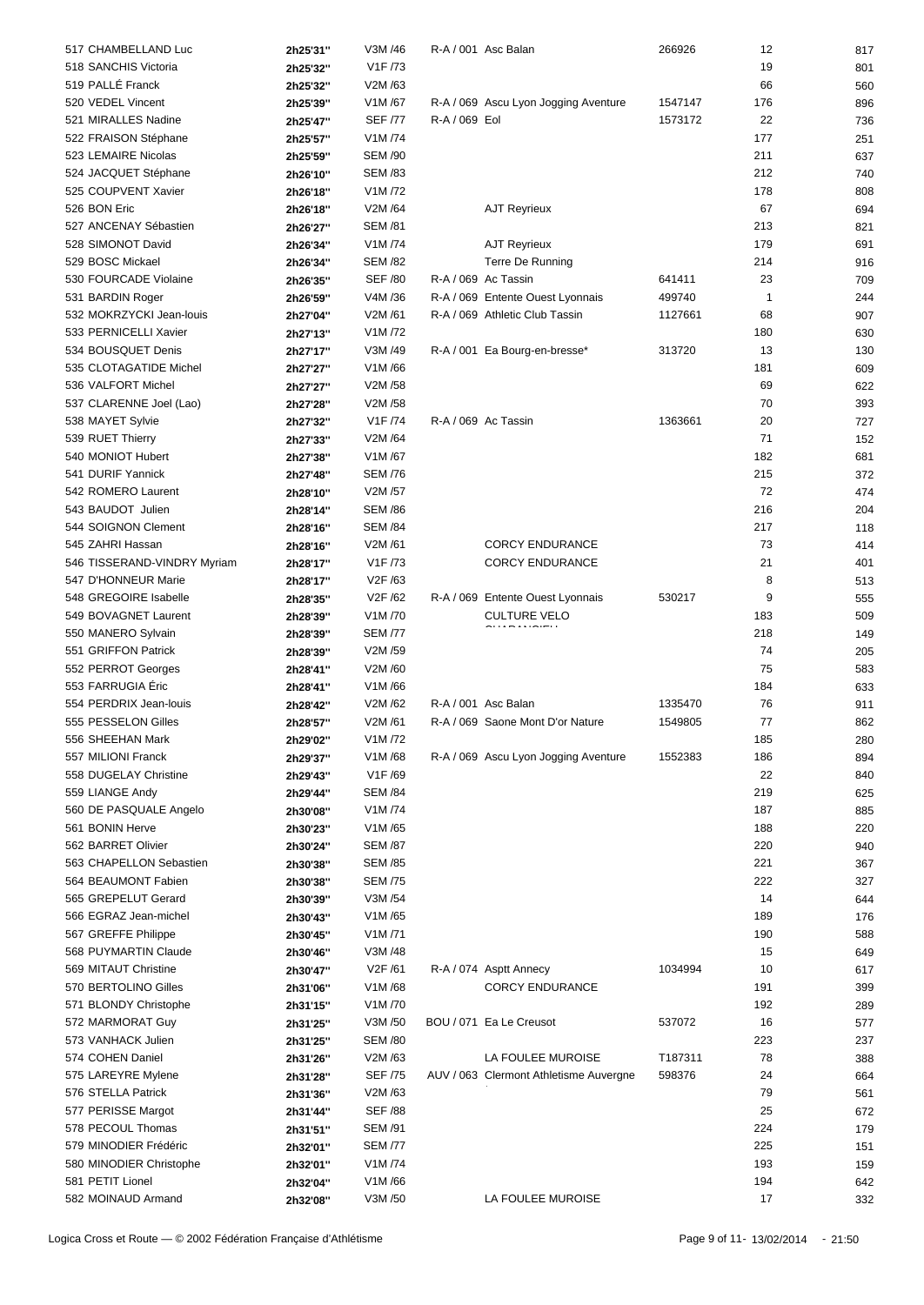| 583 SPANNAGEL Emmanuel      | 2h32'23" | V1M /73              |                                          |         | 195          | 211 |
|-----------------------------|----------|----------------------|------------------------------------------|---------|--------------|-----|
| 584 LOUDOT Vincent          | 2h32'31" | <b>SEM /88</b>       |                                          |         | 226          | 279 |
| 585 LOUDOT Thibault         | 2h32'32" | <b>ESM /94</b>       |                                          |         | 10           | 593 |
| 586 BAURES Isabelle         | 2h32'40" | <b>SEF /79</b>       | R-A / 069 Ascu Lyon Jogging Aventure     | 596882  | 26           | 900 |
| 587 CLAIN Ludovic           | 2h32'42" | <b>SEM /78</b>       |                                          |         | 227          | 96  |
| 588 MAURY Laurent           | 2h32'57" | V1M /74              | <b>CORCY ENDURANCE</b>                   |         | 196          | 473 |
| 589 MAURY Blandine          |          | <b>SEF /77</b>       | <b>CORCY ENDURANCE</b>                   |         | 27           |     |
|                             | 2h32'57" |                      |                                          |         |              | 421 |
| 590 DIDELET Pascal          | 2h33'00" | V2M /61              | LES GLOBES RUNNERS                       |         | 80           | 931 |
| 591 POLO Daniel             | 2h33'04" | V1M /67              |                                          |         | 197          | 481 |
| 592 KAUFFEISEN Vianney      | 2h33'19" | V2M /64              |                                          |         | 81           | 850 |
| 593 LEVEQUE Renaud          | 2h33'22" | V2M /63              |                                          |         | 82           | 325 |
| 594 TOUTAN Anne-marie       | 2h33'26" | V2F /59              |                                          | 1079533 | 11           | 600 |
| 595 FAYARD Laurent          | 2h33'31" | <b>SEM /76</b>       |                                          |         | 228          | 810 |
| 596 SARRON Elodie           | 2h33'41" | <b>SEF /87</b>       | R-A / 069 Ac Tassin                      | 1577079 | 28           | 703 |
| 597 DUBOIS Philippe         | 2h33'47" | V1M /65              | R-A / 069 Athletic Club Tassin           | 1533692 | 198          | 345 |
| 598 GERARD Daniel           | 2h33'59" | V1M/68               | R-A / 069 Cslg De Dardilly               | 1469950 | 199          | 301 |
| 599 COMTE Loic              | 2h34'03" | <b>SEM /79</b>       |                                          |         | 229          | 240 |
| 600 FRANCE Stephanie        | 2h34'03" | V1F /70              |                                          |         | 23           | 820 |
|                             |          | V2M /55              |                                          |         | 83           |     |
| 601 FROMENT Fernando        | 2h34'09" | V1M/66               |                                          |         |              | 292 |
| 602 JEREZ Christophe        | 2h34'13" |                      |                                          |         | 200          | 477 |
| 603 BUISSIERE Gerard        | 2h34'22" | V2M /58              | R-A / 038 Entente Athletique Grenoble 38 | 1059534 | 84           | 929 |
| 604 MORIN Cyrille           | 2h34'24" | V1M /74              |                                          |         | 201          | 934 |
| 605 DUYCK Samuel            | 2h34'24" | <b>SEM /75</b>       |                                          |         | 230          | 933 |
| 606 PEYRAT Anais            | 2h34'28" | <b>SEF /90</b>       | FREDO 'M                                 |         | 29           | 497 |
| 607 VOISIN Patrice          | 2h34'35" | V1M/67               | AS IGN                                   |         | 202          | 553 |
| 608 GREGORIO Sandy          | 2h34'35" | <b>SEF /79</b>       | R-A / 038 Entente Athletique Grenoble 38 | 1251202 | 30           | 610 |
| 609 CAMUS Jérémy            | 2h34'57" | <b>SEM /77</b>       |                                          |         | 231          | 219 |
| 610 WOZNIAK Emmanuel        | 2h34'59" | <b>SEM /80</b>       |                                          |         | 232          | 438 |
| 611 DELVALLE Jérôme         | 2h34'59" | <b>SEM /82</b>       |                                          |         | 233          | 468 |
| 612 FÉRÉ Loïc               | 2h35'05" | V1M/69               |                                          | 1560087 | 203          | 451 |
| 613 SIMOUNET Nathalie       | 2h35'17" | V1F/65               | R-A / 069 Athletic Club Tassin           | 1112112 | 24           | 472 |
| 614 AMATHIEU Lorris         |          | V2M /62              | LA FOULEE MUROISE                        |         | 85           |     |
| 615 DE SOUSA Marie-lise     | 2h35'45" | V1F/66               | I-F / 094 Vie Au Grand Air De St Maur    | 276863  |              | 323 |
|                             | 2h35'45" |                      |                                          |         | 25           | 103 |
| 616 RAMBAULT Brigitte       | 2h36'01" | V2F /58              | R-A / 069 Courir Ensemble                | 752215  | 12           | 594 |
| 617 DUPUY Elvyre            | 2h36'28" | <b>SEF /90</b>       | FREDO 'M                                 |         | 31           | 500 |
| 618 PLANTIER Pascal         | 2h36'51" | V1M /65              |                                          |         | 204          | 435 |
| 619 D'HONNEUR André         | 2h36'57" | V2M /61              |                                          |         | 86           | 517 |
| 620 GAUTHEREAU Coralie      | 2h37'08" | <b>SEF /84</b>       |                                          |         | 32           | 700 |
| 621 LARBAIN Didier          | 2h37'10" | V2M /61              |                                          |         | 87           | 915 |
| 622 GUTTER Sebastien        | 2h37'13" | <b>SEM /76</b>       | R-A / 026 Al Pizancon                    | 1560394 | 234          | 683 |
| 623 SEMAT Jean-jérôme       | 2h37'32" | V1M /73              |                                          |         | 205          | 221 |
| 624 PERRIN Nicolas          | 2h37'40" | V1M/66               |                                          |         | 206          | 306 |
| 625 BOVAGNET Michele        | 2h37'57" | V1F /71              | <b>CULTURE VELO</b>                      |         | 26           | 510 |
| 626 GASPARRI Rénato         | 2h38'10" | V2M /63              |                                          |         | 88           | 527 |
| 627 POITOU Veronique        |          | V1F /65              | R-A / 069 Ascu Lyon Jogging Aventure     | 1322121 | 27           | 895 |
|                             | 2h38'12" |                      |                                          |         |              |     |
| 628 SCHWEITZER Valerie      | 2h38'16" | V <sub>1</sub> F /71 |                                          |         | 28           | 254 |
| 629 GIRAUD Laurent          | 2h38'31" | <b>SEM /79</b>       |                                          |         | 235          | 283 |
| 630 RANNOU Helene           | 2h38'37" | V2F /60              | <b>ASCS Rillieux</b>                     |         | 13           | 95  |
| 631 PASEK Christian         | 2h38'53" | V1M/69               |                                          |         | 207          | 164 |
| 632 GUENOT Fabrice          | 2h38'53" | V1M/72               |                                          |         | 208          | 520 |
| 633 LIN WEE KUAN Anne Marie | 2h38'55" | V3F /53              |                                          |         | $\mathbf{1}$ | 581 |
| 634 GAUTHIER Sylvain        | 2h39'09" | <b>SEM /77</b>       |                                          |         | 236          | 339 |
| 635 AVRIL Gregory           | 2h39'16" | <b>SEM /81</b>       |                                          |         | 237          | 107 |
| 636 LIN WEE KUAN Pierre     | 2h39'32" | V2M /55              |                                          |         | 89           | 374 |
| 637 PORTRAT Valerie         | 2h39'33" | V1F/66               | R-A / 069 Ascu Lyon Jogging Aventure     | 573449  | 29           | 891 |
| 638 KORETA Roland           | 2h39'44" | V2M /62              | <b>CNR</b>                               |         | 90           | 876 |
| 639 RUPPERT Jonathan        | 2h40'25" | <b>SEM /78</b>       |                                          |         | 238          | 373 |
| 640 SCHNEIDER Gilles        |          | V1M /72              | <b>CORCY ENDURANCE</b>                   |         | 209          |     |
|                             | 2h40'39" |                      |                                          |         |              | 417 |
| 641 GUICHERD François       | 2h41'01" | V2M /56              |                                          |         | 91           | 800 |
| 642 ROUVIER Laurence        | 2h41'01" | V1F/68               |                                          |         | 30           | 317 |
| 643 PASTRE Jean-claude      | 2h41'08" | V2M /58              |                                          |         | 92           | 540 |
| 644 CHARPENTIER Arnaud      | 2h41'19" | V1M/72               |                                          |         | 210          | 120 |
| 645 GUERIN Philippe         | 2h41'26" | V3M /53              |                                          |         | 18           | 905 |
| 646 FOURNIER Romuald        | 2h41'35" | V1M/72               |                                          |         | 211          | 349 |
| 647 BRAZET Nathalie         | 2h41'45" | V <sub>1</sub> F /72 |                                          |         | 31           | 242 |
| 648 ANCENAY Adeline         | 2h42'02" | <b>SEF /82</b>       |                                          |         | 33           | 818 |
|                             |          |                      |                                          |         |              |     |